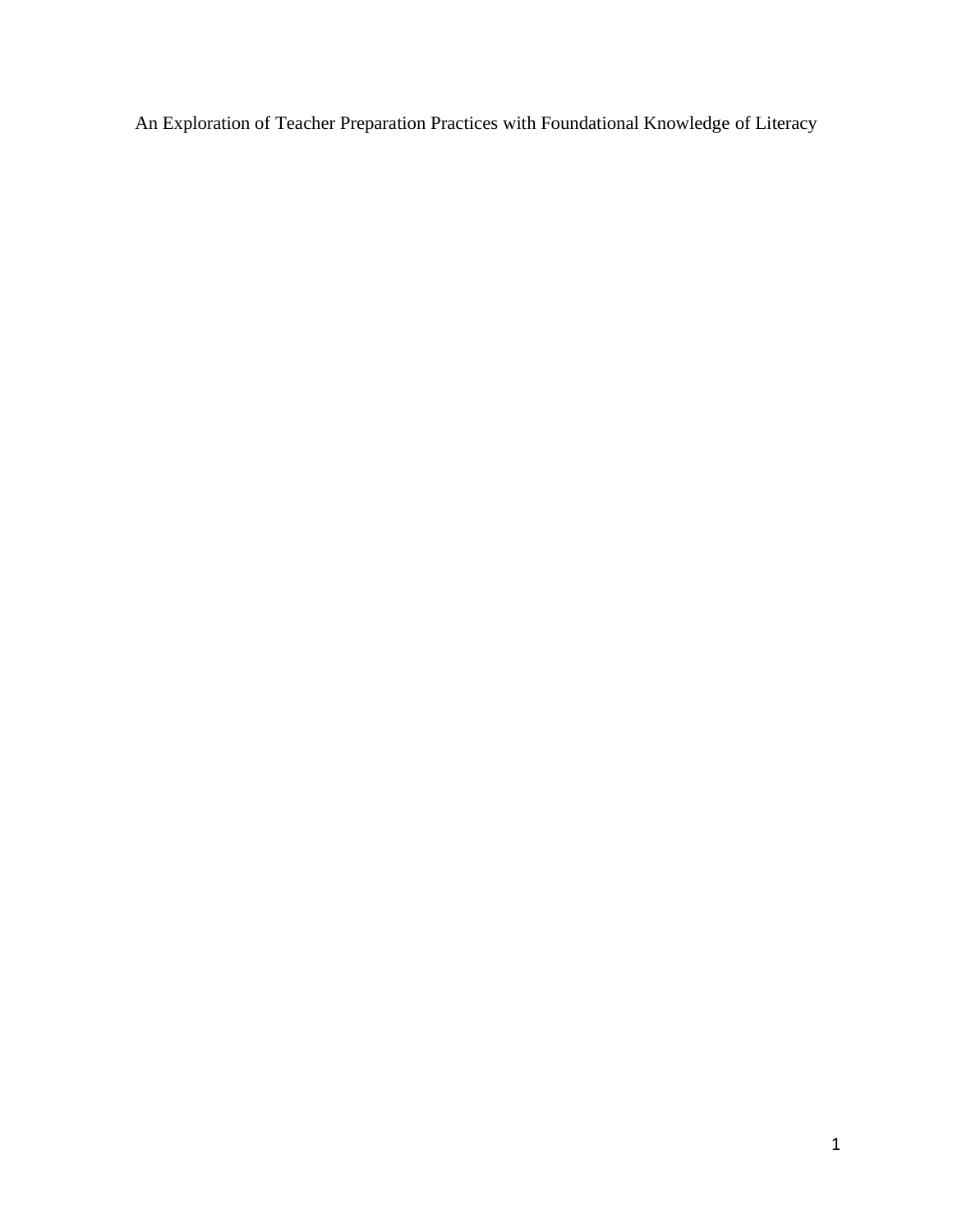#### **Abstract**

The newly released *Standards for the Preparation of Literacy Professionals 2017* published by the International Literacy Association provide the basis for high-quality teacher preparation with literacy*.* This study was part of a larger study that was conducted to explore preparation practices that teacher educators use to promote understandings among preservice teachers for each gradelevel band (i.e., Pre-K/Primary, Elementary/Intermediate, Middle/High School). The larger study was a national endeavor that used a researcher-created survey to ascertain viewpoints from teacher educators affiliated with teacher preparation programs located in the United States. For this study, the researchers retrieved qualitative survey responses related to Standard 1: Foundational Knowledge from 132 survey respondents who were mostly seasoned teaching professionals with doctoral degrees. The researchers used conceptualizations of teacher knowledge as a theoretical lens to better understand reported preparation practices. Data were analyzed systematically with three coding cycles from which three themes emerged: Teacher Educator Pedagogy, Course Content, Student and Program Expectations. The researchers also compared data collected to the components of literacy associated with Standard 1: Foundational Knowledge and learned that teacher educators do not use preparation practices that evenly focus on all components of literacy. Based upon these findings, the researchers contended that teacher educators must examine their respective preparation program curricula to ensure that all components of literacy associated with foundational knowledge are addressed sufficiently.

*Keywords*: foundational knowledge, literacy, preparation practices, preservice teachers, teacher education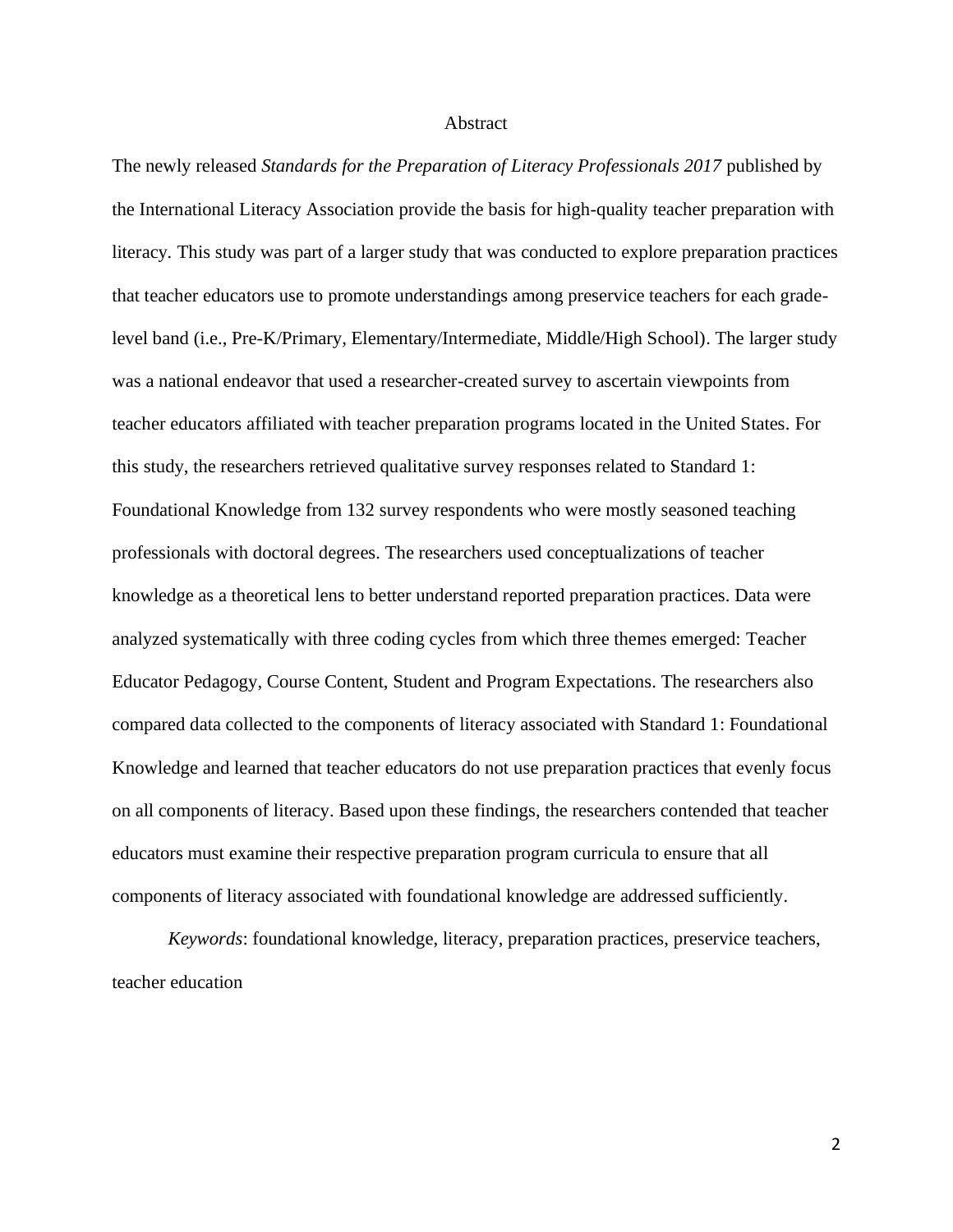#### **Introduction**

Teacher preparation programs in the United States seem to perennially be under review from various stakeholders at the national, state, and local levels (Drake & Walsh, 2020; Howell et al., 2016). These stakeholders pay particular attention to how preservice teachers are prepared for reading and math, as these two subjects are traditionally tested on a yearly basis at various grade levels in PreK-12 schools. One such stakeholder, the National Council on Teacher Quality (NCTQ), has reviewed teacher preparation programs and reported on essential elements for teacher preparation since 2006 (NCTQ, 2020). Most recently, the NCTQ established a methodology with which to review how 1,000 teacher preparation programs prepare preservice elementary teachers to teach the five foundational components of reading: phonemic awareness, phonics, fluency, vocabulary, and comprehension (Drake & Walsh, 2020). Two major findings from this analysis were reported: (1) half of the teacher preparation programs did not address foundational components of reading, and (2) teacher preparation programs did not provide preservice elementary teachers with tools to teach foundational components of reading. While the NCTQ reports have encountered a great deal of criticism from professional associations (Pearson & Goatley, 2013) and well-respected scholars in the field (Fuller, 2014; Zhao, 2018), the overarching research goal is worthy of further investigation. As such, this study was conducted to examine teacher preparation more broadly using a different research approach. Specifically, this study sought to ascertain feedback from those who prepare preservice teachers—literacy teacher educators—regarding their preparation practices for foundational components of literacy.

This study is important as there has been a renewed focus in the field on the science of reading, as evidenced in the release of the Spring 2020 issue of *Educational Leadership* entitled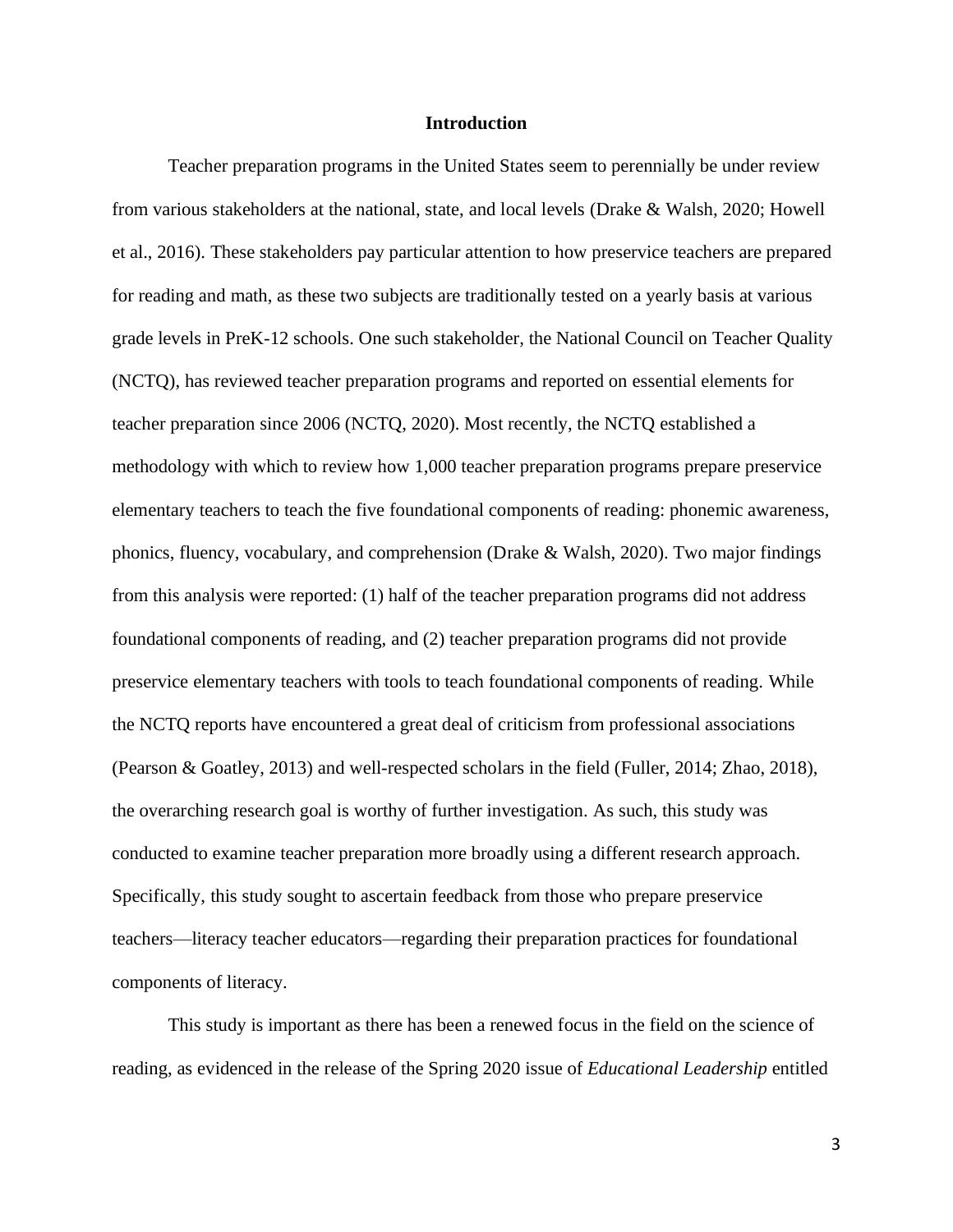"Rooted in Reading" and the Fall 2020 special issue of *Reading Research Quarterly* entitled "The Science of Reading: Supports, Critiques, and Questions." The science of reading refers to the large body of empirical research that focuses upon the development of a wide range of skills that contribute to learning to read. These skills encompass phonemic awareness and phonics (Ehri, 2020; Kearns, 2020), comprehension (Cabell & Hwang, 2020), academic language (Galloway et al., 2020) and writing (Graham, 2020). Since literacy teacher preparation programs develop curricula with current research in mind, the recent focus on the science of reading should be reflected in reading and literacy courses required among preservice teachers (Hindman et al., 2020).

To address the need for strong literacy teacher preparation, the International Literacy Association (ILA, 2018) released the *Standards for the Preparation of Literacy Professionals 2017* [here in referred to as *Standards 2017*]. *Standards 2017* was an updated version of previously released standards (International Reading Association [IRA], 2010; IRA & National Council of Teachers of English [NCTE], 1996) that set forth evidence-based criteria for the preparation of teaching professionals. *Standards 2017* meets the needs of a rapidly changing world by acknowledging that thinking about how:

. . . reading performance is enhanced when teachers take into consideration the ways that the literacy components (reading, writing, listening, speaking, and viewing) are related and how each builds on the others has led to changes in thinking about how students develop literacy skills and how literacy is taught in schools from the early grades through high school. (Bean & Kern, 2017, p. 616)

*Standards 2017* has raised expectations for literacy teacher preparation by recognizing the existing knowledge base for curriculum, instruction, assessment, and leadership, while also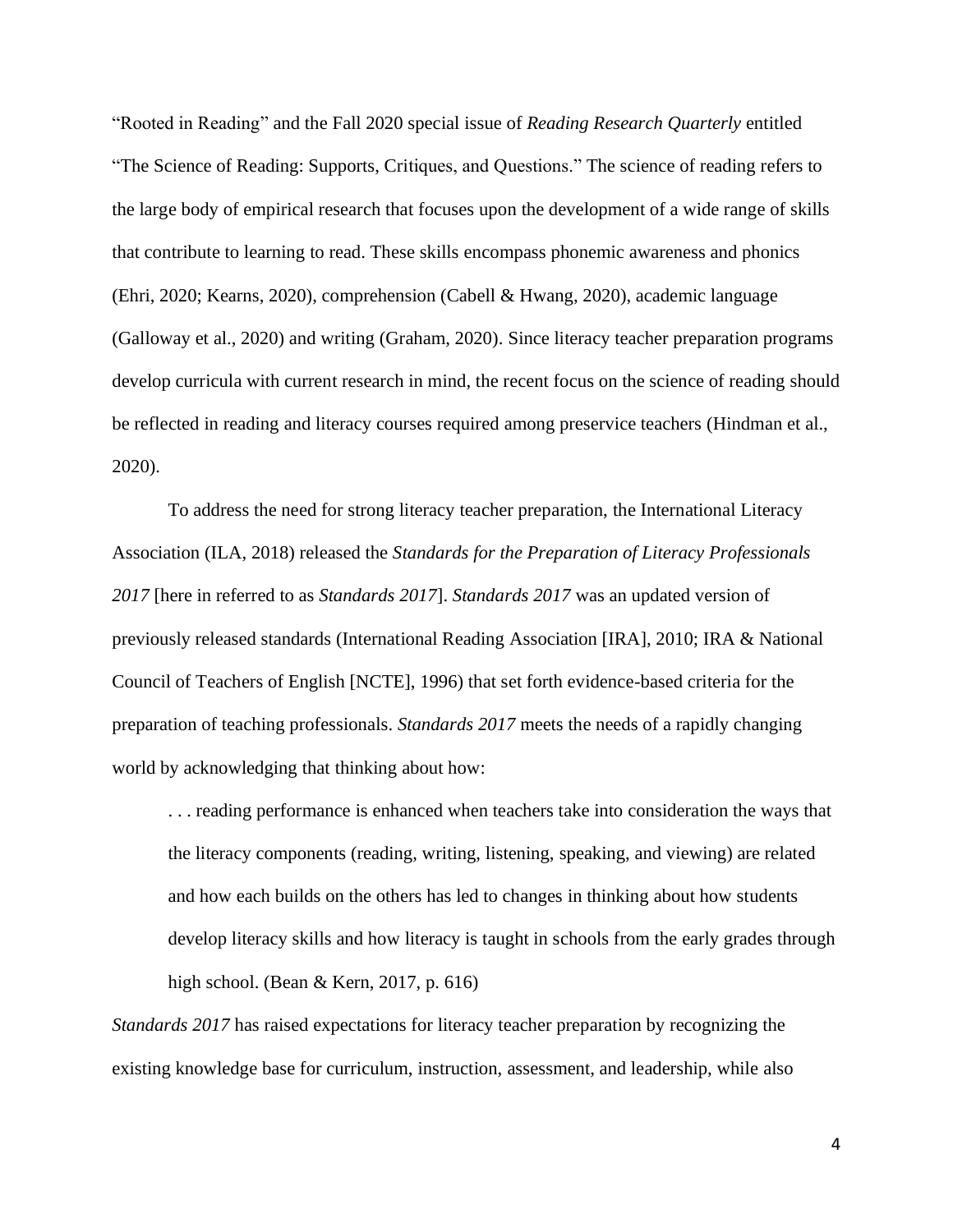noting that "the shared content of the literacy field [is] subject to change over time as new knowledge and understandings evolve" (ILA, 2018, p. 11). In its current form, *Standards 2017*  delineates behaviors, knowledge, and skills necessary for effective literacy teaching in all gradelevel bands (i.e., Pre-K/Primary, Elementary/Intermediate, Middle/High School).

The purpose of this study was to explore how literacy teacher educators viewed the preparation of preservice teachers with Standard 1: Foundational Knowledge in *Standards 2017* (ILA, 2018). Standard 1 emphasizes components of literacy for each grade-level band (i.e., Pre-K/Primary, Elementary/Intermediate, Middle/High School) that draw upon major conceptual, evidence-based, and theoretical foundations (see Appendix A). To achieve the purpose of this study, the term literacy was operationalized to include the cognitive and social processes of language, listening, reading, speaking, viewing, visually representing, and writing.

#### **Review of Relevant Literature**

Teaching foundational knowledge of literacy should be a key piece of every comprehensive teacher preparation program (ILA, 2018; ILA & NCTE, 2017). Developing understandings related to foundational knowledge of literacy among preservice teachers should be a part of both coursework and field-based experiences, as research has suggested a connection between preservice teacher preparation and future student literacy achievement (Goldhaber et al., 2013). Unfortunately, research has highlighted deficiencies in the professional knowledge base of in-service teachers that may influence student academic performance (Brindle et al., 2016; Spear-Swerling & Cheesman, 2012). With this in mind, it is imperative that teacher preparation programs prepare preservice teachers to sufficiently address foundational knowledge of literacy during instruction within their respective grade-level bands (Bean & Dunkerly, 2012; Duke & Block, 2012; Pomerantz & Condi, 2017). As noted in *Standards 2017*, foundational knowledge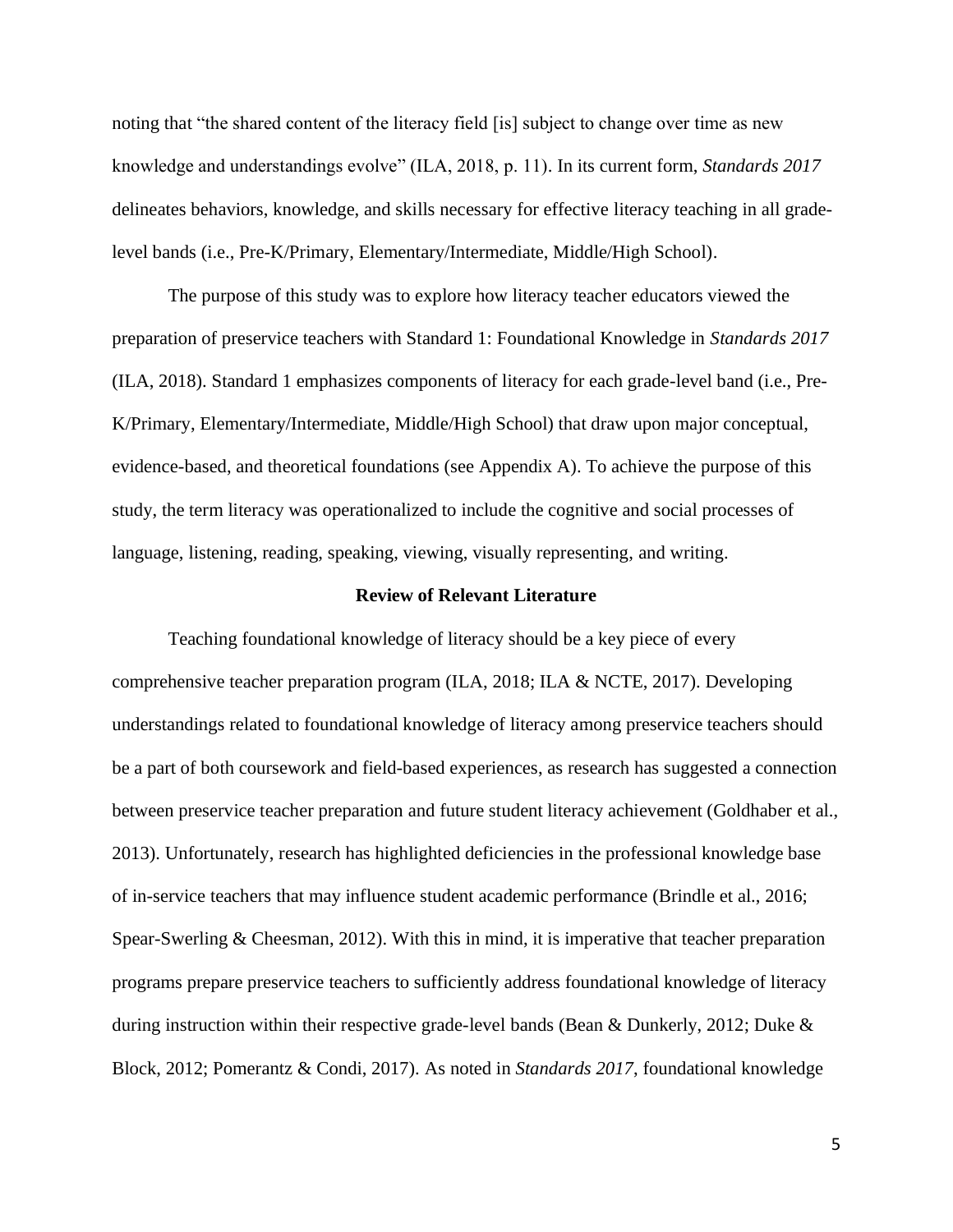includes components of literacy—language, listening, reading, speaking, viewing, visually representing, and writing—and focus upon any interdisciplinary and discipline-specific literacy processes appropriate for each grade-level band (ILA, 2018).

#### **Foundational Knowledge in Literacy**

Preservice teachers who strive to teach young children must learn how to teach early reading skills, such as concepts of print, phonological awareness, phonics, fluency, vocabulary, and comprehension (Ehri & Roberts, 2005). Learning early reading skills in the Pre-K/Primary grade-level band is an important first step for young children before learning to read in the Elementary/Intermediate grade-level band (National Early Literacy Panel, 2008; National Institute of Child Health and Human Development, 2000). Preservice teachers who strive to teach older children must learn how to refine and extend early literacy understandings associated with word study, fluency, vocabulary, and comprehension to support content area learning in the Elementary/Intermediate and Middle/High School grade-level bands (Shanahan & Shanahan, 2008).

Preservice teachers who strive to teach young children must also learn how to scaffold their writing development (Ehri & Roberts, 2005; Graham, Harris, & Santangelo, 2015). Young children typically advance from the emergent to the transitional stage of writing in the Pre-K/Primary grade-level band before advancing to the fluent stage of writing in the Elementary/Intermediate grade-level band (Byington & Kim, 2017). Preservice teachers who strive to teach older children must also learn how to support their writing development in the various content areas (Shanahan & Shanahan, 2008). Older children in the Elementary/Intermediate and Middle/High School grade-level bands begin crafting their writing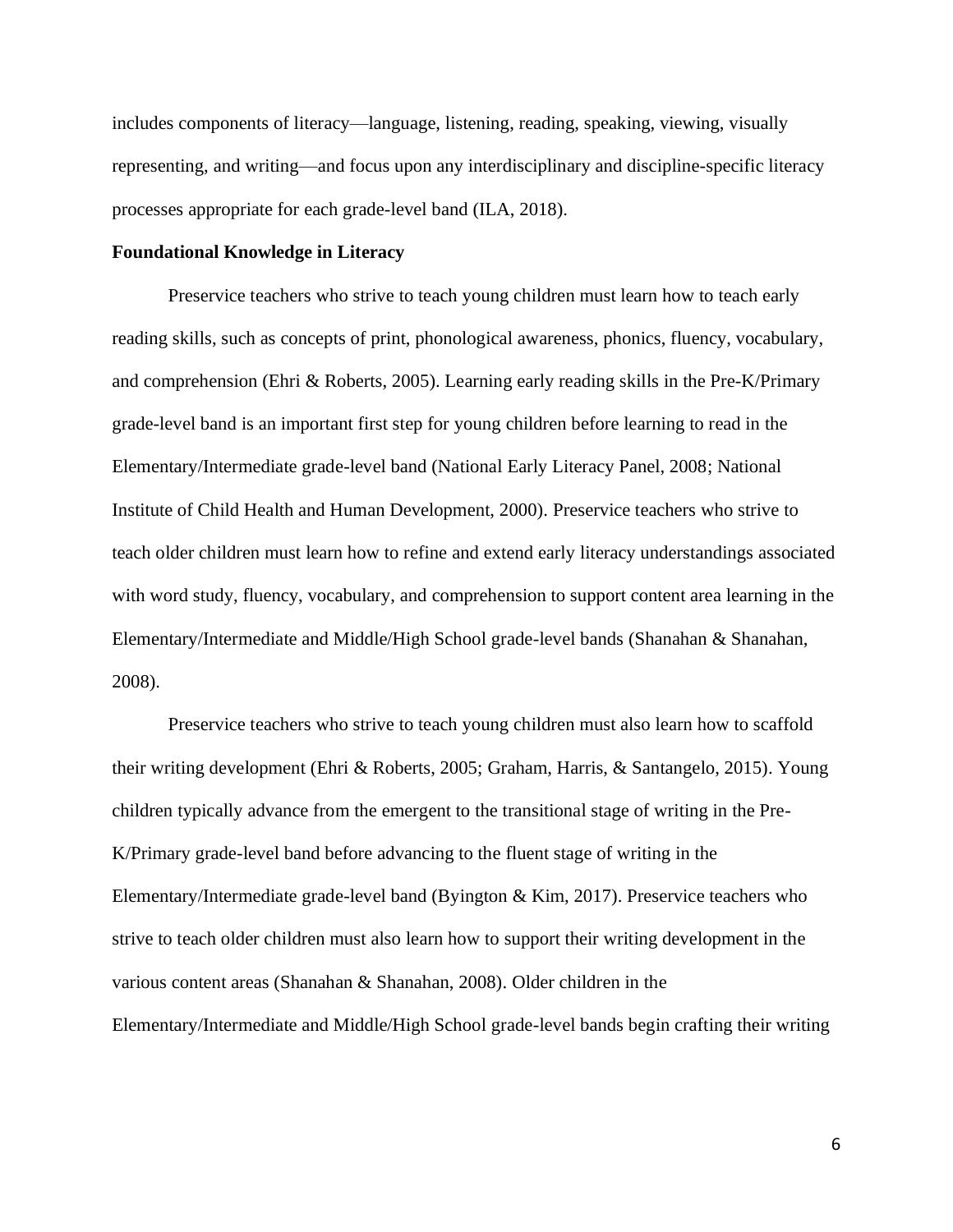for specific purposes and audiences, while also engaging in activities that use writing as a mechanism for learning and thinking (Langer & Applebee, 2007).

#### **Foundational Knowledge in Interdisciplinary and Discipline-Specific Literacy Processes**

Within the different content areas, students must be able to read written material, comprehend information from different text types, and apply ideas from text to different situations (Fisher & Frey, 2020; Lupo et al., 2019; Lupo et al., 2017). Thus, preservice teachers in all grade-level bands must learn how to support student learning in the content areas with interdisciplinary literacy processes. To do so, preservice teachers should develop a repertoire of general literacy strategies that may be adapted or extended to fit the literacy needs during instruction in the content areas (Gabriel & Wenz, 2017). For example, students should have access to supplemental sources that represent the same information presented in textbooks and know how to use general literacy strategies (e.g., annotate, summarize, visualize) to make complex texts comprehensible.

Preservice teachers in all grade-level bands must also learn how to support student learning in the content areas with discipline-specific literacy processes (Shanahan & Shanahan, 2008). Discipline-specific literacy processes comprise the unique ways in which literacy occurs in different disciplines (Moje, 2008). Thus, preservice teachers in all grade-level bands should plan instructional tasks that provide students with opportunities to develop and use highly specialized literacy processes that are specific to each discipline (Gabriel & Wenz, 2017; Siffrinn & Lew, 2018). For example, student learning within the disciplines should be supported with academic word lists that develop vocabulary (Picot, 2017), published texts that illustrate characteristics of writing (Håland, 2017), and verbal discussions that construct collaborative understandings (Alston & Monte-Sano, 2020).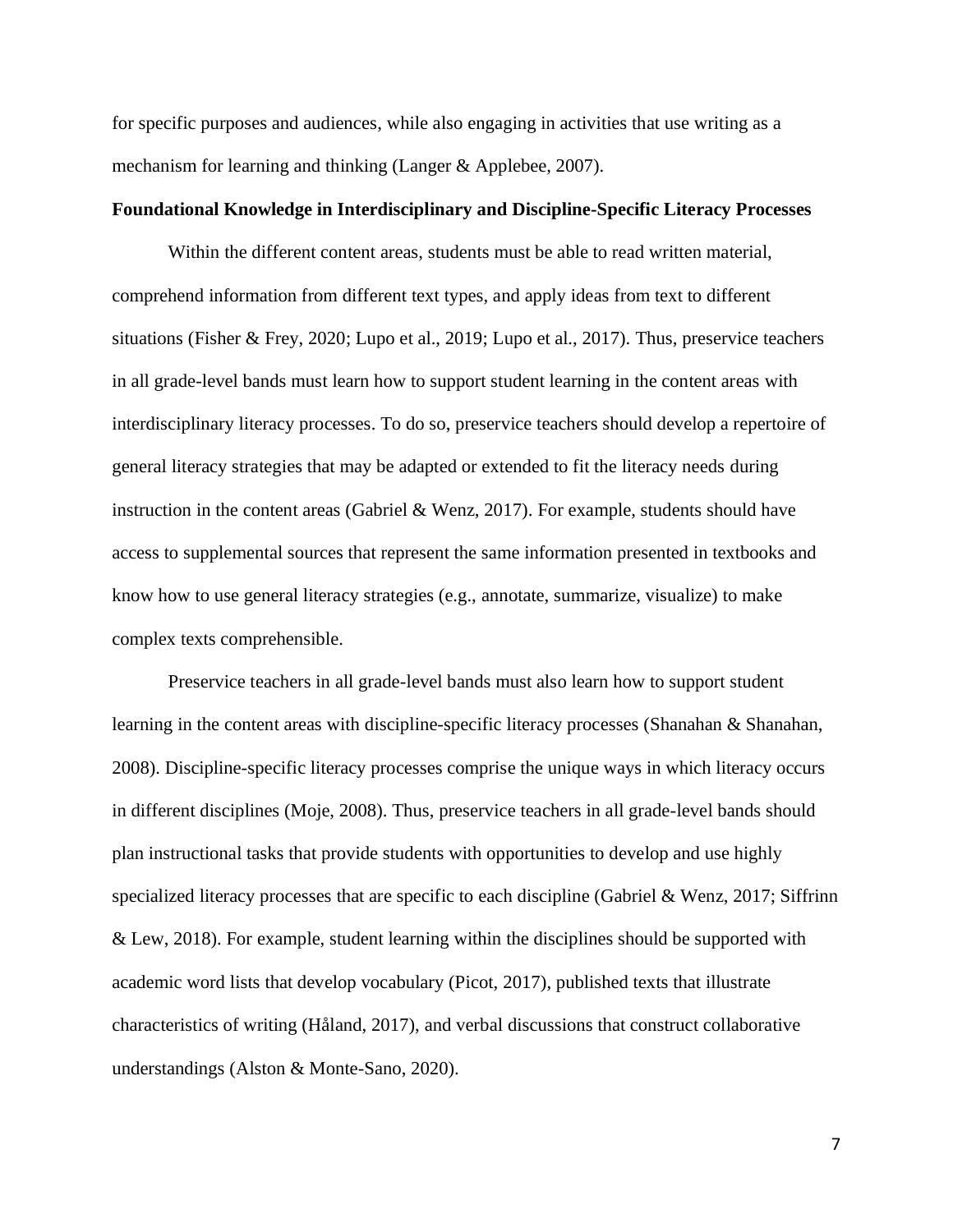#### **Theoretical Framework**

This study used conceptualizations of teacher knowledge as a theoretical lens to examine the preparation practices that literacy teacher educators use to develop preservice teachers' understandings with foundational knowledge. According to Evens et al. (2018), teacher knowledge is characterized by three distinct domains: content knowledge, pedagogical knowledge, and content pedagogical knowledge. Of these, Shulman (1987) considered content pedagogical knowledge the most important domain and defined it as a "special amalgam of content and pedagogy that is uniquely the province of teachers, their own special form of professional understanding" (p. 8).

Content pedagogical knowledge synthesizes how a teaching professional uses their pedagogical knowledge to develop student understandings with content knowledge (Shulman, 1986). Risko and Reid (2019) recognized this as an important feature of high-quality literacy teacher preparation and noted that the application of content pedagogical knowledge requires high levels of analytical thinking, problem solving, and decision making. With this in mind, literacy teacher educators must ensure their preparation programs offer coursework and fieldbased experiences that sufficiently develop foundational knowledge among preservice teachers (Clark et al., 2017; ILA & NCTE, 2017; Jordan et al., 2018; Lim & Guerra, 2013; Mesci et al., 2020).

#### **Methods**

#### **Context**

This study was part of a larger study (AUTHORS, 2019) that was conducted to learn more about how literacy teacher educators view the preparedness of preservice teachers enrolled in their preparation programs. Specifically, the larger study ascertained viewpoints from the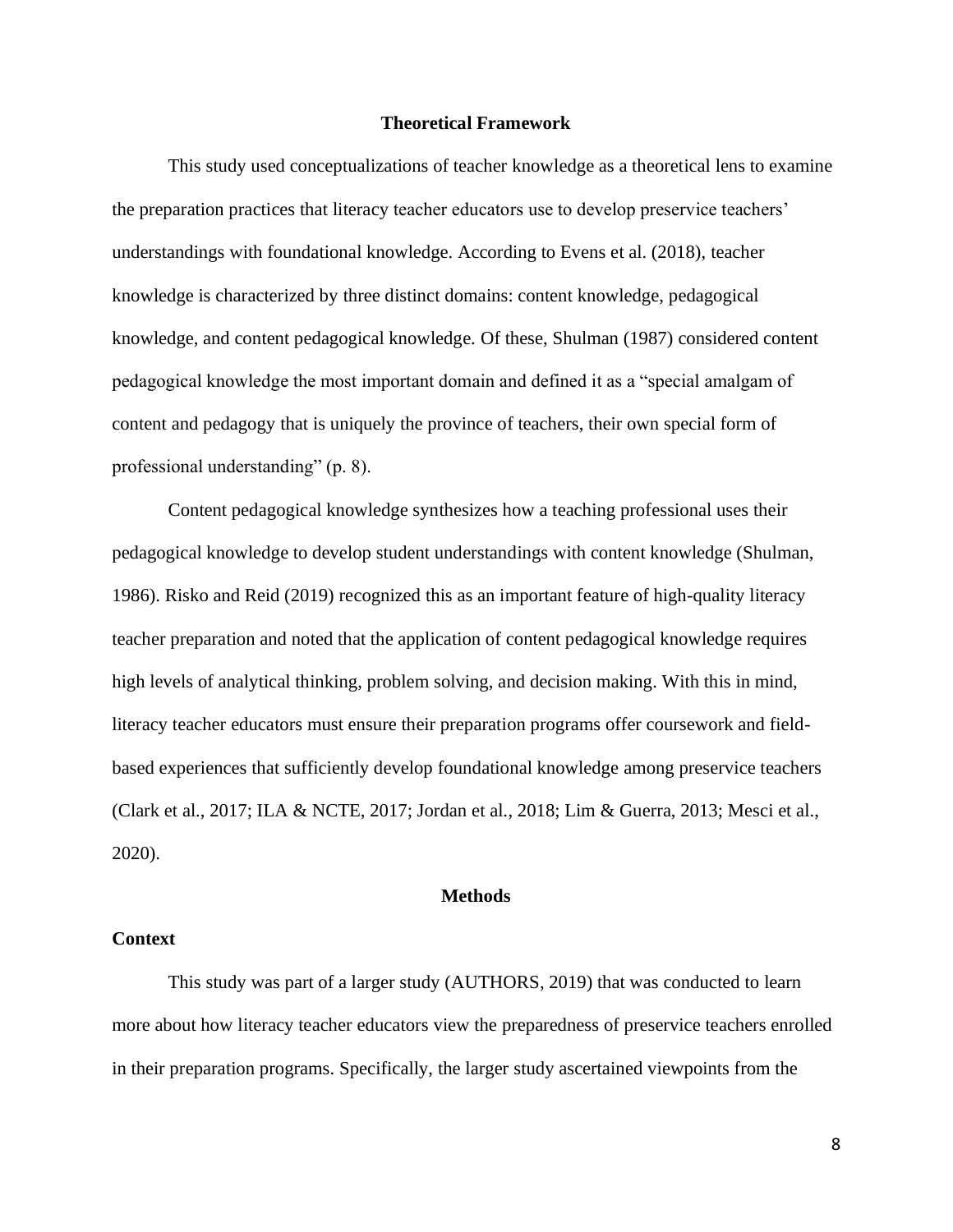"internal experts" (Lacina & Collins Block, 2011, p. 326) regarding the preparation practices they use in alignment to the standards delineated in *Standards 2017* (ILA, 2018). To collect data for the larger study, an online questionnaire was built in the Qualtrics<sup>®</sup> cloud-based platform and designed with survey research design principles in mind (Sue & Ritter, 2012). The questionnaire included closed-ended items to gather demographic data for respondents and open-ended items where respondents described preparation practices they use to promote preservice teachers' understandings with associated behaviors, knowledge, and skills for each standard.

#### **Data Collection and Analysis**

For this study, qualitative responses from respondents who shared information regarding Standard 1: Foundational Knowledge were isolated and retrieved for each grade-level band (Merriam & Tisdell, 2016). Next, data were analyzed systematically in three coding cycles (Saldana, 2009). In the initial coding cycle, codes were assigned to data excerpts with a single word or phrase. In the second coding cycle, pattern coding techniques were employed to collapse similar codes together and begin the creation of a codebook (see Appendix B for excerpts from the codebook). In the final coding cycle, codes were grouped into themes. Throughout each coding cycle, each researcher performed analysis tasks individually and made analytic notes to document ideas, questions, and reflective thoughts. After each coding cycle was completed, the researchers held debriefing meetings to ensure trustworthiness (Lincoln & Guba, 1985; Nowell et al., 2017). During debriefing meetings, the researchers discussed insights and scrutinized analysis techniques until a consensus was reached for data representations. Once the coding cycles concluded, the researchers compared qualitative data collected for this study to the components of literacy associated with Standard 1: Foundational Knowledge in *Standards 2017* to identify similarities and differences.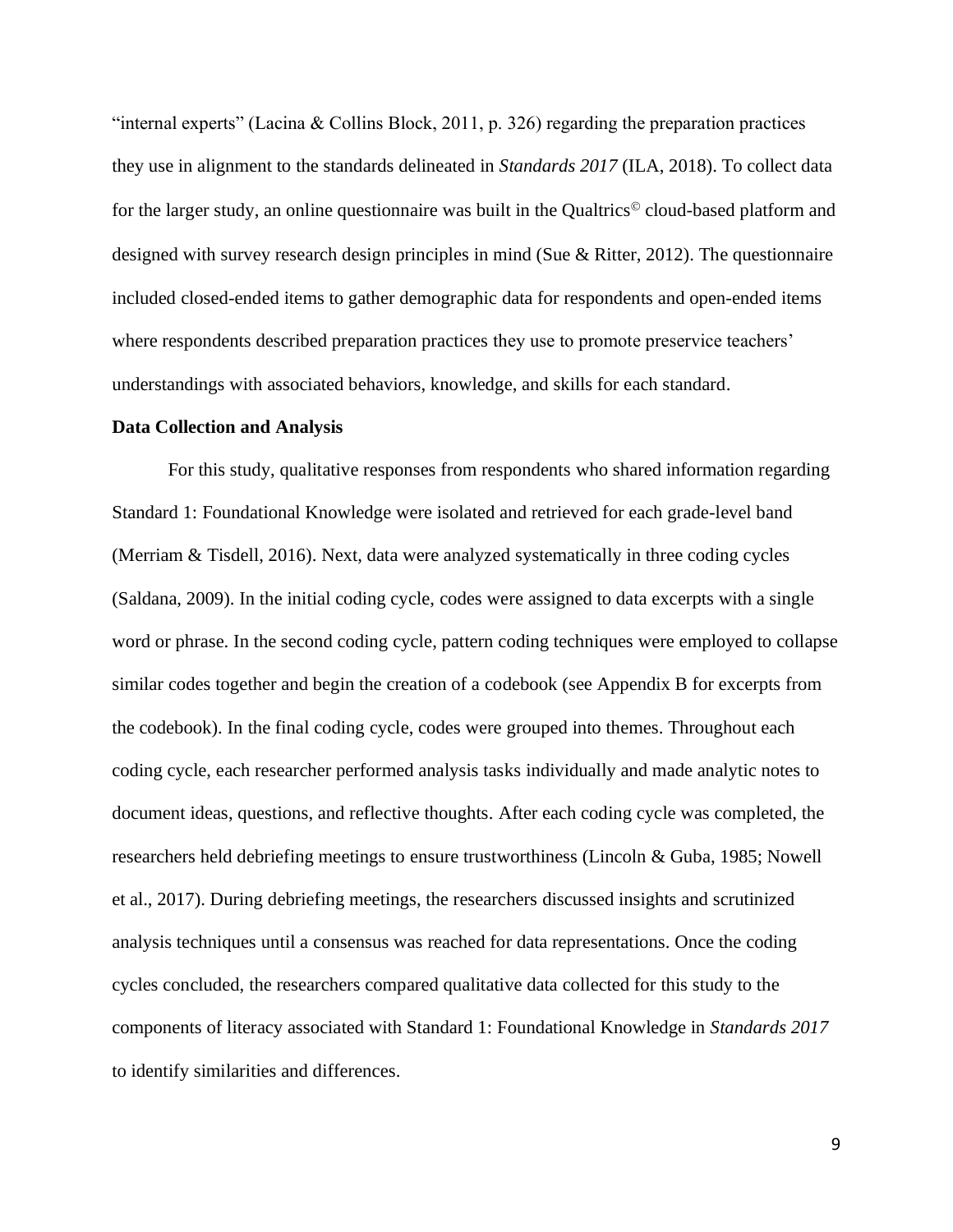#### **Findings**

#### **Demographic Data**

In this study, 132 respondents provided responses to the items related to Standard 1: Foundational Knowledge. As shown in Table 1, respondents were mostly female (*n* = 112, 85%) and between the ages of 40 and 69 ( $n = 110, 83\%$ ). The majority of respondents also had four or more years of PreK-12 classroom teaching experiences (*n* = 118, 89%) and four or more years of experiences as a literacy teacher educator ( $n = 123, 93\%$ ). Additionally, most respondents were full-time literacy teacher educators  $(n = 121, 92\%)$  who hold doctoral degrees  $(n = 115, 87\%)$ .

#### [INSERT TABLE 1 HERE]

Respondents for this study also taught in a variety of teacher preparation programs. As shown in Table 2, most respondents were involved with teacher preparation among both undergraduate and graduate students ( $n = 102, 77\%$ ). Of the 132 respondents, most were involved with teacher preparation for multiple grade-level bands (*n* = 106, 80%). Additionally, respondents were affiliated with teacher preparation programs throughout each region of the United States, with the majority located in the Northeast and Southeast Regions (*n* = 81, 61%).

#### [INSERT TABLE 2 HERE]

#### **Qualitative Data Analysis**

Qualitative data analyses produced three themes regarding how literacy teacher educators promote understandings with foundational knowledge among preservice teachers. These three themes were: teacher educator pedagogy, course content, and student and program expectations. A summary for each theme was presented below and included supportive verbatim quotations. Following the presentation of themes, a summary of how data were aligned with the components of literacy for foundational knowledge in *Standards 2017* was provided.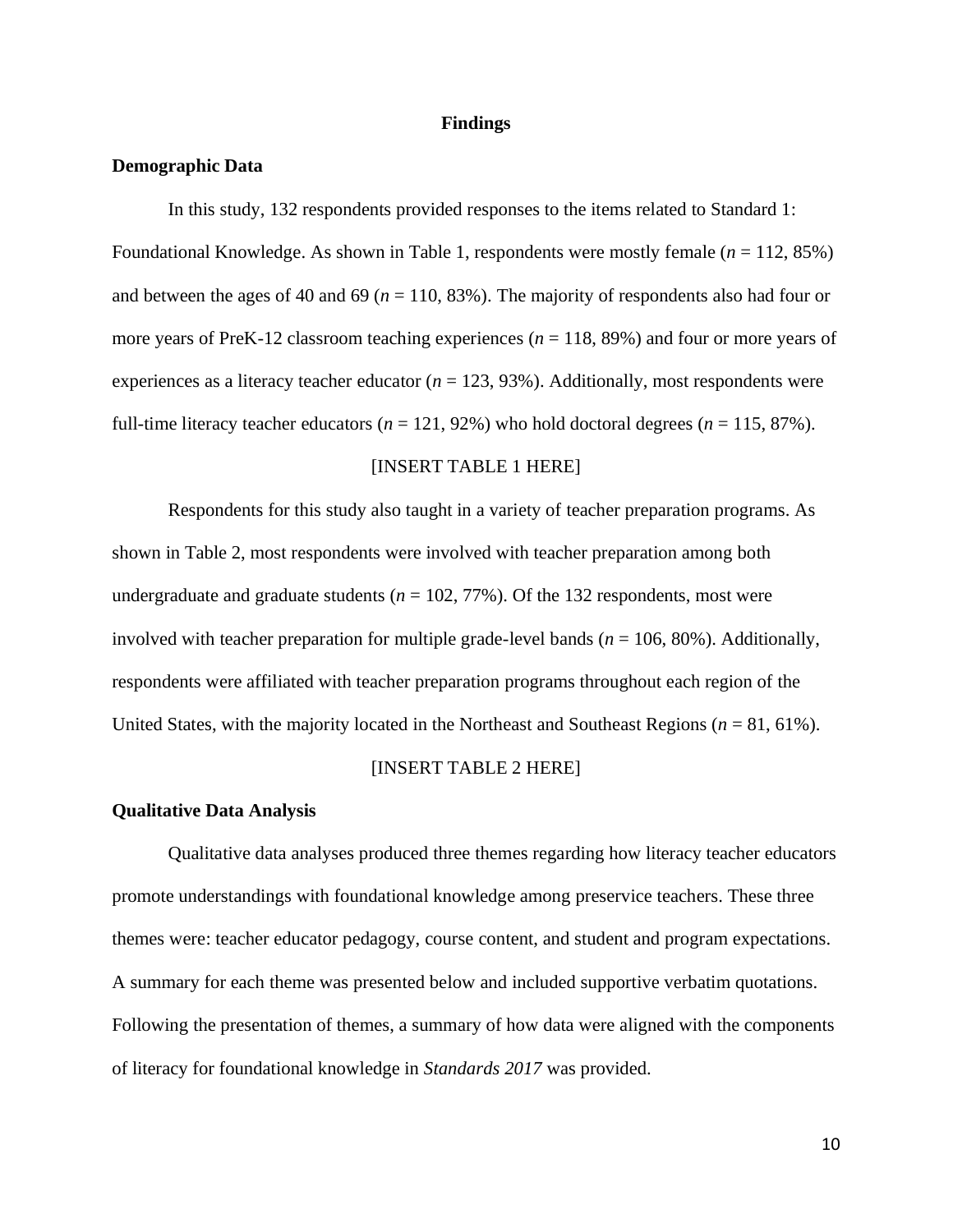#### *Theme 1: Teacher Educator Pedagogy*

Within this theme, 95 respondents described instructional delivery methods and learning tasks they use to prepare preservice teachers. With respect to instructional delivery methods, respondents mentioned a wide range of instructional delivery methods they use to deliver content within the university-based classroom, such as "guest speakers," "lectures," "readings," "simulations," and "videos." Respondents reported that they use "balanced approaches" in the classroom and various "combinations of learning theories" to relay information to preservice teachers. Respondents also emphasized their use of "gradual release of responsibility" approaches and "modeling" to support preservice teachers' understandings. Additionally, respondents noted that they "engage [preservice teachers] in discussions," and incorporate "hands-on learning for various center-based activities" regularly so that preservice teachers have frequent opportunities to "apply what they learned." Beyond the university-based classroom, respondents reported that they plan for preservice teachers to visit authentic PreK-12 settings and "observe children in different environments and educational settings." Respondents asserted that visits to authentic PreK-12 settings were ideal ways for them to link concepts under study to specific teaching contexts for preservice teachers.

With respect to learning tasks, respondents referenced specific assignments and fieldbased experiences they use to deepen preservice teachers' understandings with topics under study. Respondents recognized that "projects," "papers," and "lesson plans" were ideal learning tasks for preservice teachers to show mastery of knowledge and skills. Respondents also noted that completing "reflections" promoted higher levels of thinking about teaching. Additionally, respondents acknowledged that "case studies" were valuable learning tasks because provide contexts for preservice teachers to see how "[educational] theories apply to development and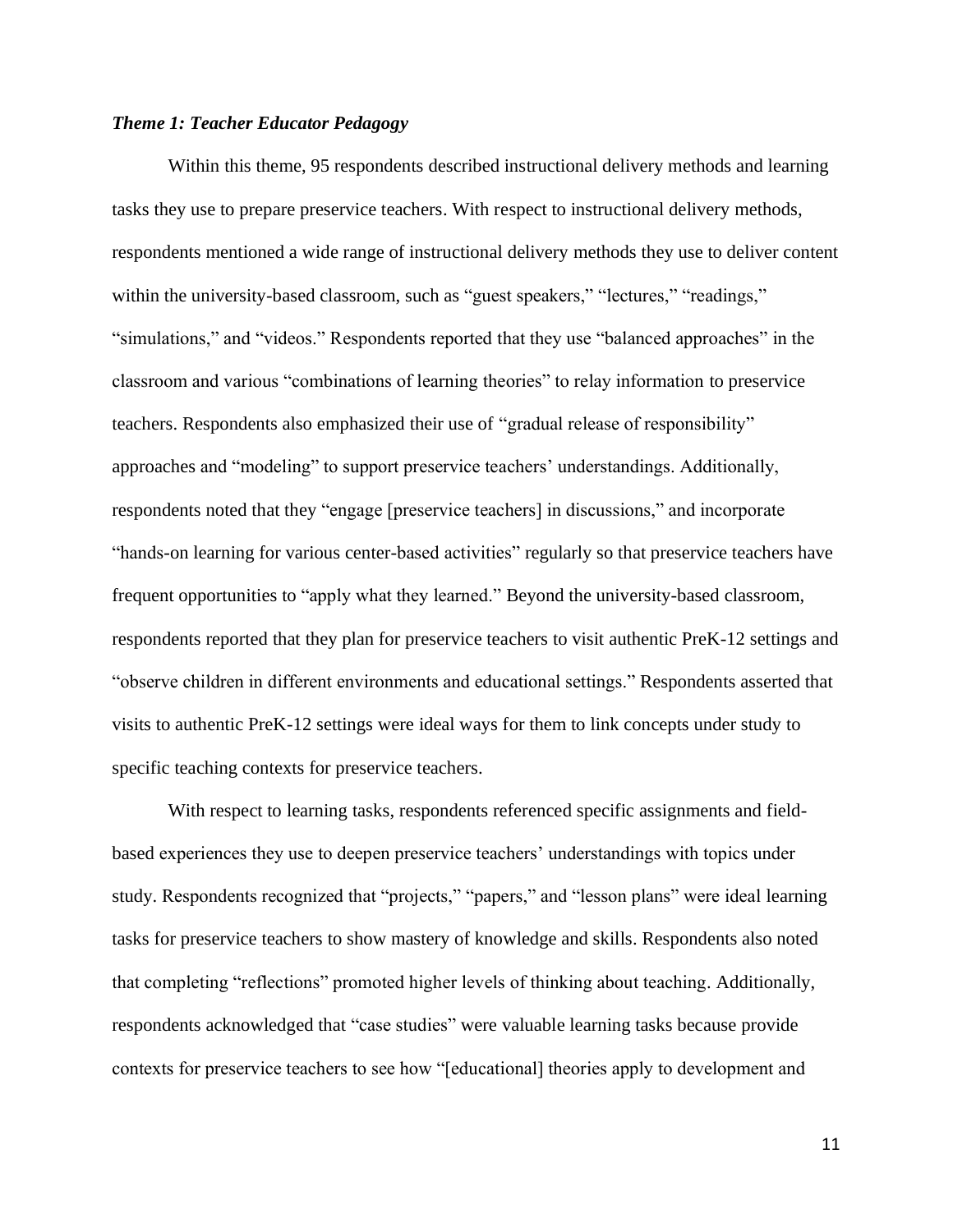schooling." Respondents also emphasized the importance of preservice teachers "creating lessons and games to use in the [PreK-12] classroom," as well as their involvement with "authentic teaching opportunities, family engagements, and tutoring activities."

#### *Theme 2: Course Content*

Within this theme, 52 respondents reported general or specific content they teach in their courses. Respondents named specific courses they teach that address foundational knowledge, such as "Foundations of Literacy," "Linguistics and Language Acquisition for the Literacy Specialist," and "Teaching Beginning Readers." Respondents also used descriptive and general terms to describe course content they teach in relation to foundational knowledge, such as "language;" "oral language development and learning theories;" "seminal reading research and foundations;" and "theories, research, and best practices that share a consensus of acceptance in the reading field." Additionally, respondents shared more specific descriptions for their course content, which included "automaticity," "comprehension," "decoding," "fluency," "phonemic awareness," " phonological awareness," "phonics," "vocabulary development," and "integrated reading/writing/listening/speaking units" of instruction. Respondents specified that the specific descriptions of course content were taught across several courses in their respective teacher preparation programs.

#### *Theme 3: Student and Program Expectations*

Within this theme, respondents identified student and program expectations. Along with the completion of learning tasks (e.g., assessments. assignments, projects) and field-based experiences, 45 respondents expected preservice teachers to demonstrate teacher thinking for foundational knowledge. To do so, respondents provided frequent opportunities for preservice teachers to "apply evidence-based research strategies, reflect upon theory in practice, and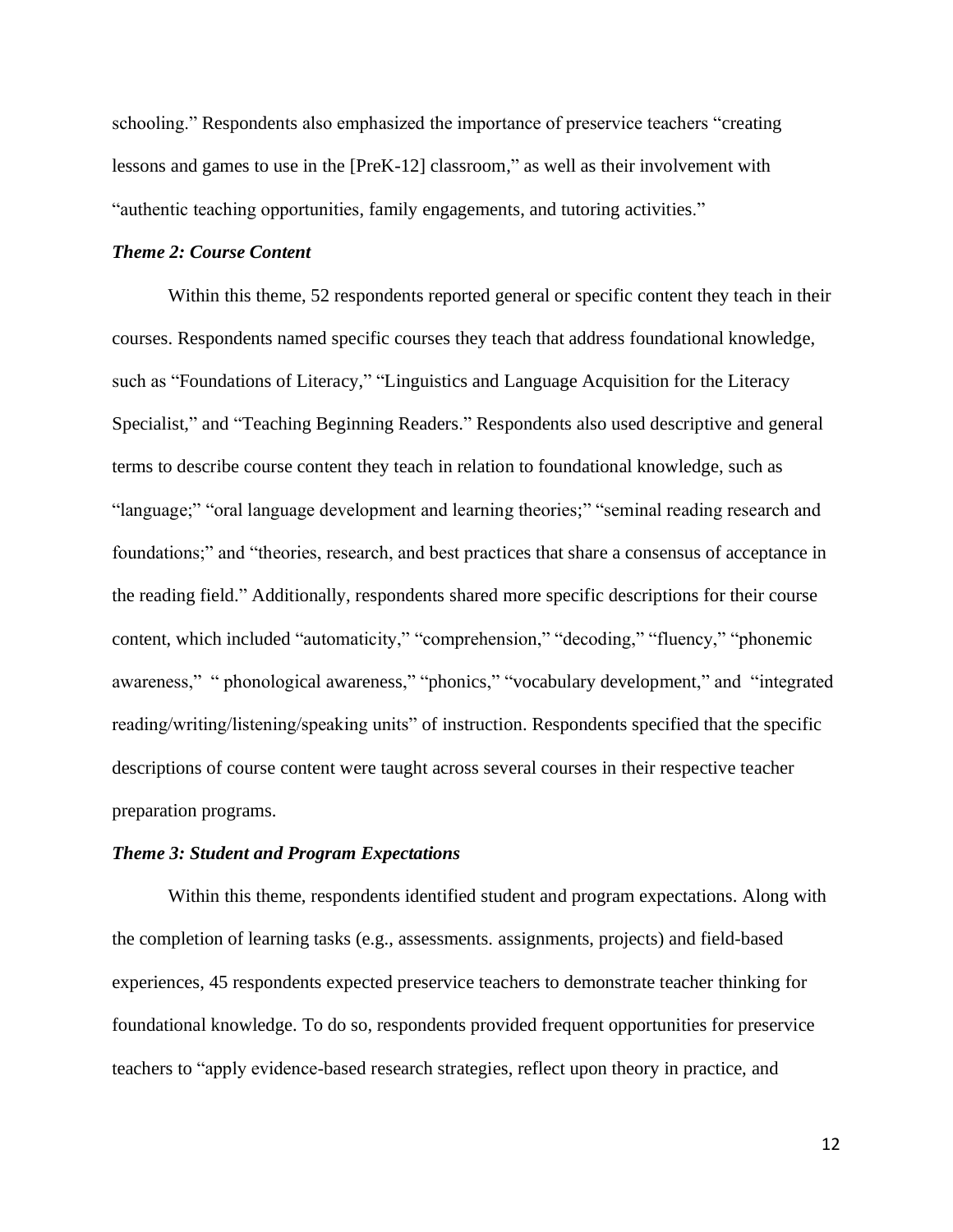consider the literacy development of [PreK-12] learners." Respondents also encouraged preservice teachers to "make connections" between learned concepts in the university-based classroom to teaching practices they observe during field-based experiences. When preservice teachers transition into being in-service teachers, respondents expressed a strong desire for their teacher preparation program graduates to "use foundational knowledge" while designing and implementing "a comprehensive, integrated, and balanced curriculum," and creating "a literate environment that fosters reading and writing."

Within this theme, 40 respondents also defined program expectations from which teacher preparation programs may address foundational knowledge effectively. To illustrate, some respondents pointed out that while their respective teacher preparation program offered only one foundational knowledge course, it was essential to provide multiple opportunities for preservice teachers to encounter components related to foundational knowledge in multiple courses. Accordingly, respondents felt there was a great need for teacher preparation programs to focus on foundational knowledge across several courses and field-based experiences. To measure preservice teacher competency with foundational knowledge, respondents current methods included administering "pre- and post-instructional assessments," learning about performance on "licensure exams required by the state," observing "demonstrations of knowledge," and viewing "teacher instruction via video."

#### **Alignment with the Components for Foundational Knowledge in** *Standards 2017*

The final phase of data analysis involved comparing qualitative data for this study to the components of literacy associated with Standard 1: Foundational Knowledge in *Standards 2017* to identify similarities and differences. Within this standard, the components of literacy include language, listening, reading, speaking, viewing, visually representing, and writing, as well as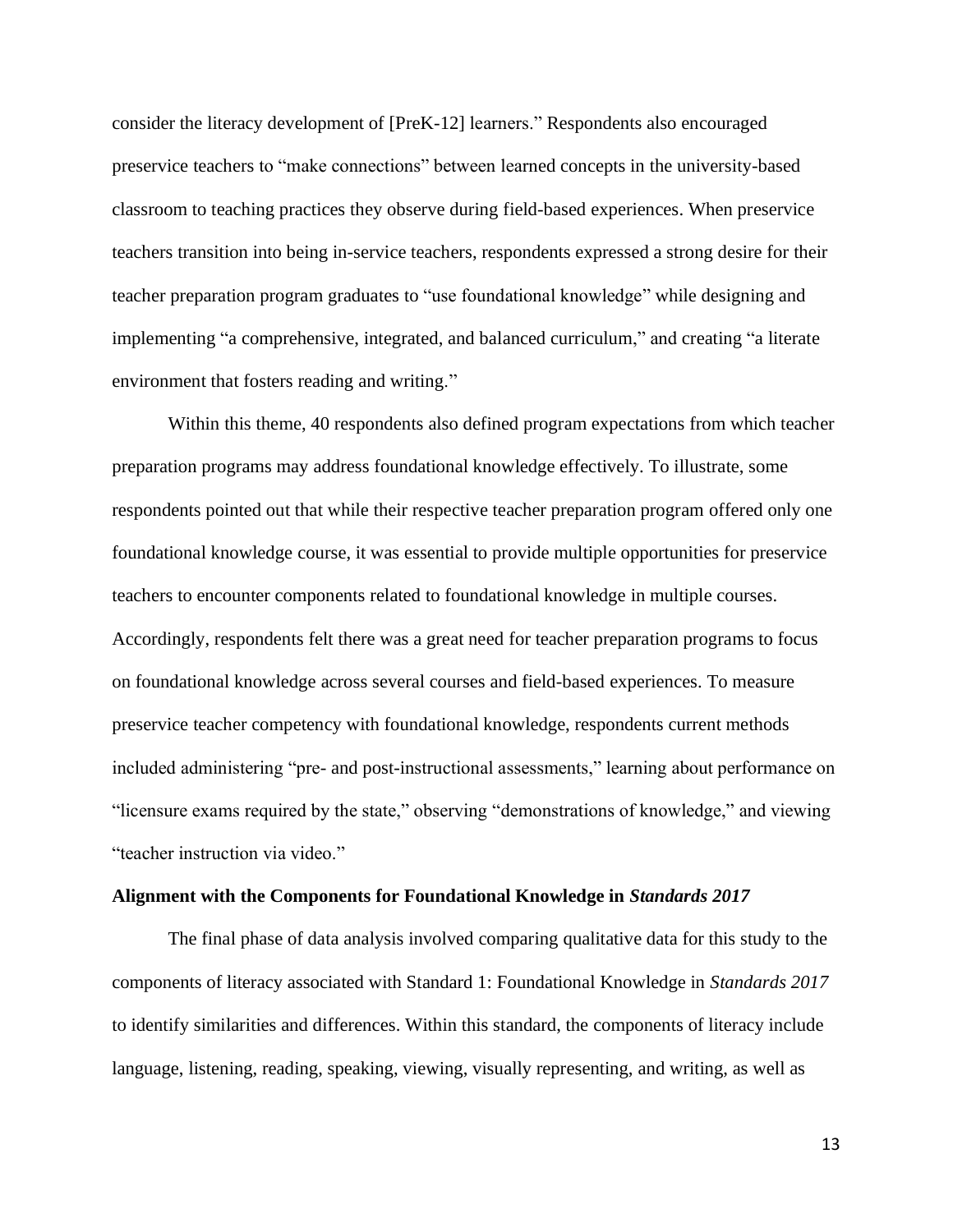interdisciplinary and discipline-specific literacy processes (ILA, 2018). Of the 52 respondents who mentioned course content, 27 explicit references were made to reading, 15 explicit references were made to language, and 12 explicit references were made to writing. Only one explicit reference was made to listening and to speaking, and no explicit references were made to either viewing or visually representing. Likewise, no explicit references were made to either interdisciplinary learning or discipline-specific literacy processes.

#### **Discussion and Implications**

Teacher educators must focus on providing opportunities for preservice teachers to learn the components of literacy associated with foundational knowledge in all grade-level bands (ILA & NCTE, 2017). In their work, teacher educators must employ preparation practices intended to develop preservice teachers' pedagogical content knowledge (Shulman, 1987) through both university-based classroom experiences and field-based experiences within actual PreK-12 classrooms. These are considerations of foremost importance for stakeholders who plan curriculum and other programmatic requirements within their respective teacher preparation programs.

This study uncovered three themes surrounding reported preparation practices that teacher educators use to develop preservice teachers' understandings for components of literacy associated with foundational knowledge. These themes encompassed instructional delivery methods and learning tasks used to prepare preservice teachers, general or specific content taught in courses, and student and program expectations. These findings revealed information concerning the preparation practices that teacher educators employ, as well as how concepts are addressed so that preservice teachers are supported in developing deep insights for concepts under study. Additionally, these findings showed that teacher educators make concerted efforts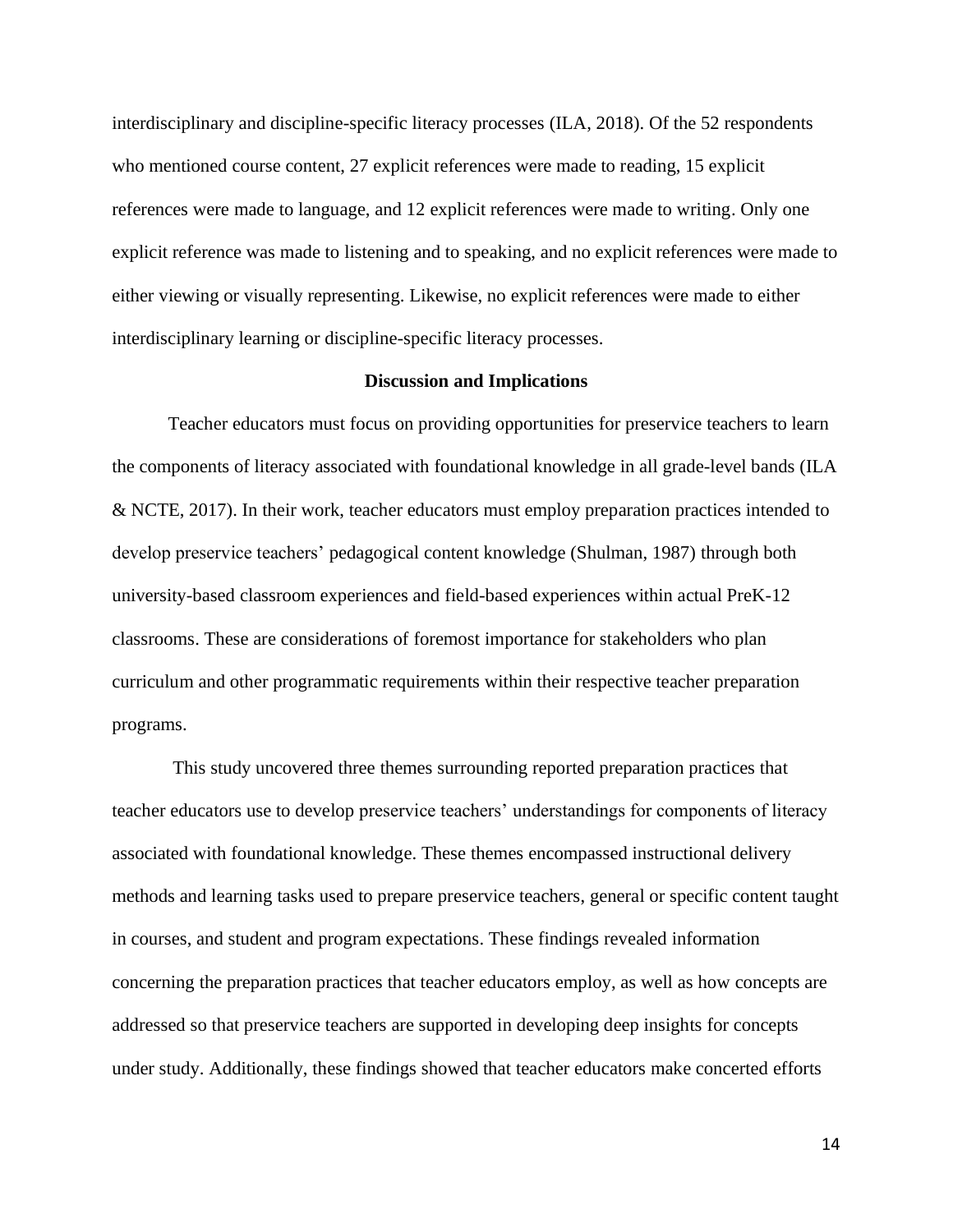to offer frequent opportunities for preservice teachers to connect theoretical learning to praxis through field-based experiences. Although findings in this study highlighted sound preparation practices, they also pointed to areas needing improvement, specifically with the components of literacy in Standard 1: Foundational Knowledge. To illustrate, findings showed that the majority of the respondents emphasized components of reading and reading instruction during teacher preparation and did not attend to components of writing and language to the same extent. Furthermore, there was no evidence that respondents addressed interdisciplinary or disciplinespecific literacy processes in their teacher preparation programs. These findings have suggested that the field of teacher preparation has not yet reworked their programs to incorporate broader notions of literacy delineated in *Standards 2017*. Rather, it seems that teacher educators continue to emphasize reading while preparing future teachers for all grade-level bands.

Findings in this study aligned with previous literature that acknowledges a lack of attention to preparing preservice teachers for writing (e.g., AUTHORS, 2019; Grisham & Woolsey, 2011; National Commission on Writing in American Schools and Colleges, 2003), which is one of the components of literacy for foundation knowledge in *Standards 2017* (ILA, 2018). Few respondents in this study referenced how they promote understandings with writing among preservice teachers and how to teach underpinning concepts for writing in their future classrooms. Likewise, findings in this study also aligned with previous literature that acknowledges a lack of attention to preparing preservice teachers for language (AUTHORS, 2019; Henn-Reinke & Chesner, 2007). Few respondents in this study referenced how they promote understandings with language among preservice teachers and how to teach underpinning concepts of language in their future classrooms. Although some respondents did make references to preparation practices they use that incorporate aspects of language, such as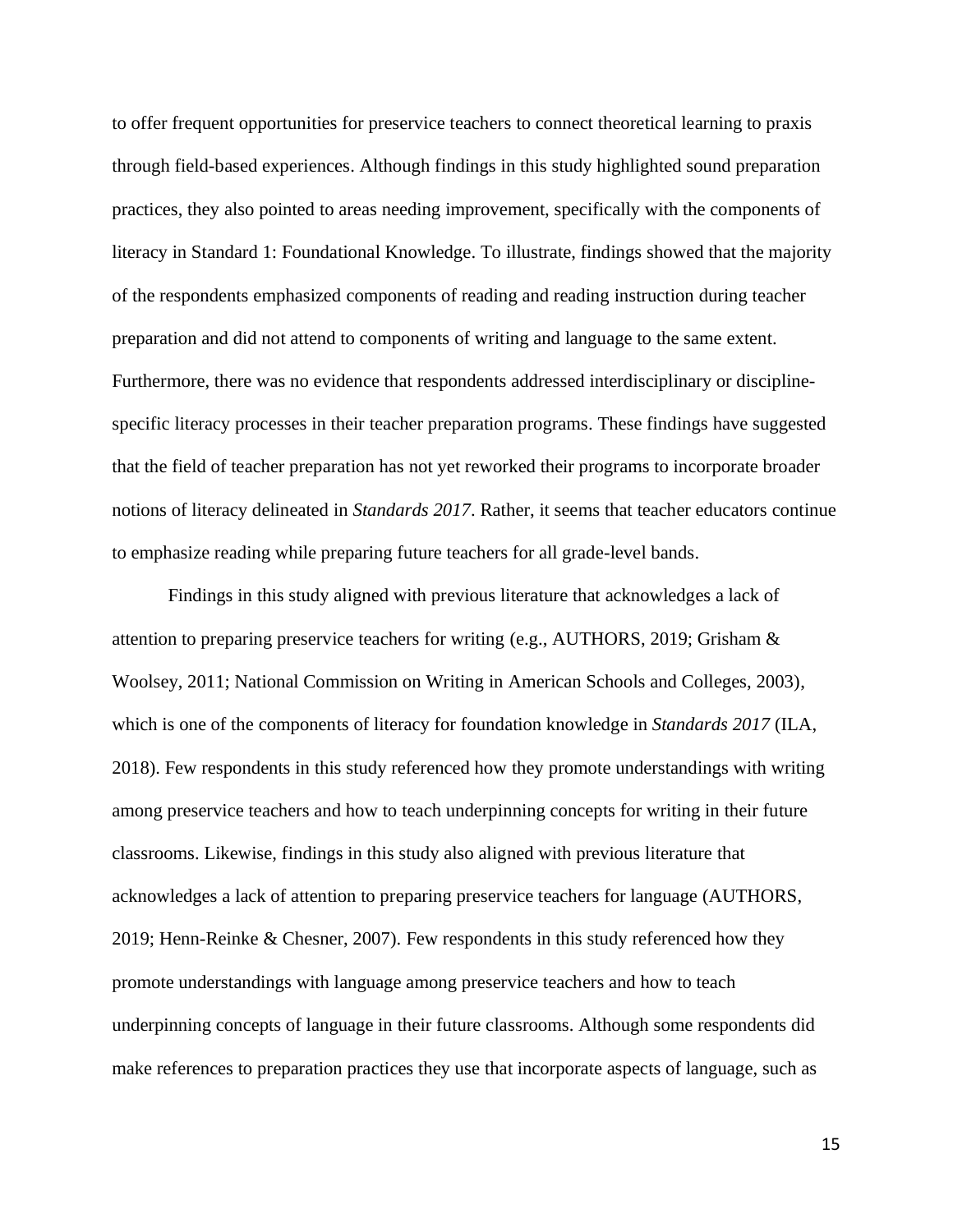class discussions (Cazden, 2001), it was evident that the goals of these activities were not focused on the underpinning concepts of language themselves. Of greatest concern, respondents in this study made no references to preparation practices that address interdisciplinary literacy and discipline-specific literacy processes. It is possible that teacher educators have not yet incorporated this newer focus of literacy into their preparation practices.

Based on the findings, it is recommended that teacher educators conduct a thorough review of their teacher preparation programs using *Standards 2017* as a guide to identify strengths and weaknesses in how components of literacy—language, listening, reading, speaking, viewing, visually representing, and writing— are addressed for each grade-level band. During this programmatic review, teacher educators must also ensure that their preparation programs offer regular opportunities for preservice teachers to develop understandings for interdisciplinary and discipline-specific literacy processes.

#### **Limitations and Areas for Future Research**

As with any research endeavor, there were limitations with this study. One limitation involves the collection of data. In the larger study, data were collected solely from the administration of an electronic survey, which may have affected participation. Prospective respondents may have not viewed themselves as a teacher educator who is responsible for literacy, or they may have been leery to respond to an electronic questionnaire. A second limitation was the size of the research sample. At the time the larger study was conducted, a listing of teacher educators was unavailable. Therefore, the researchers had to search websites for teacher preparation programs to identify teacher educators who taught literacy courses. A third limitation involves the type of data collected. This study explored the viewpoints of teacher educators, which was self-reported data. As such, these data are narrow in scope and may not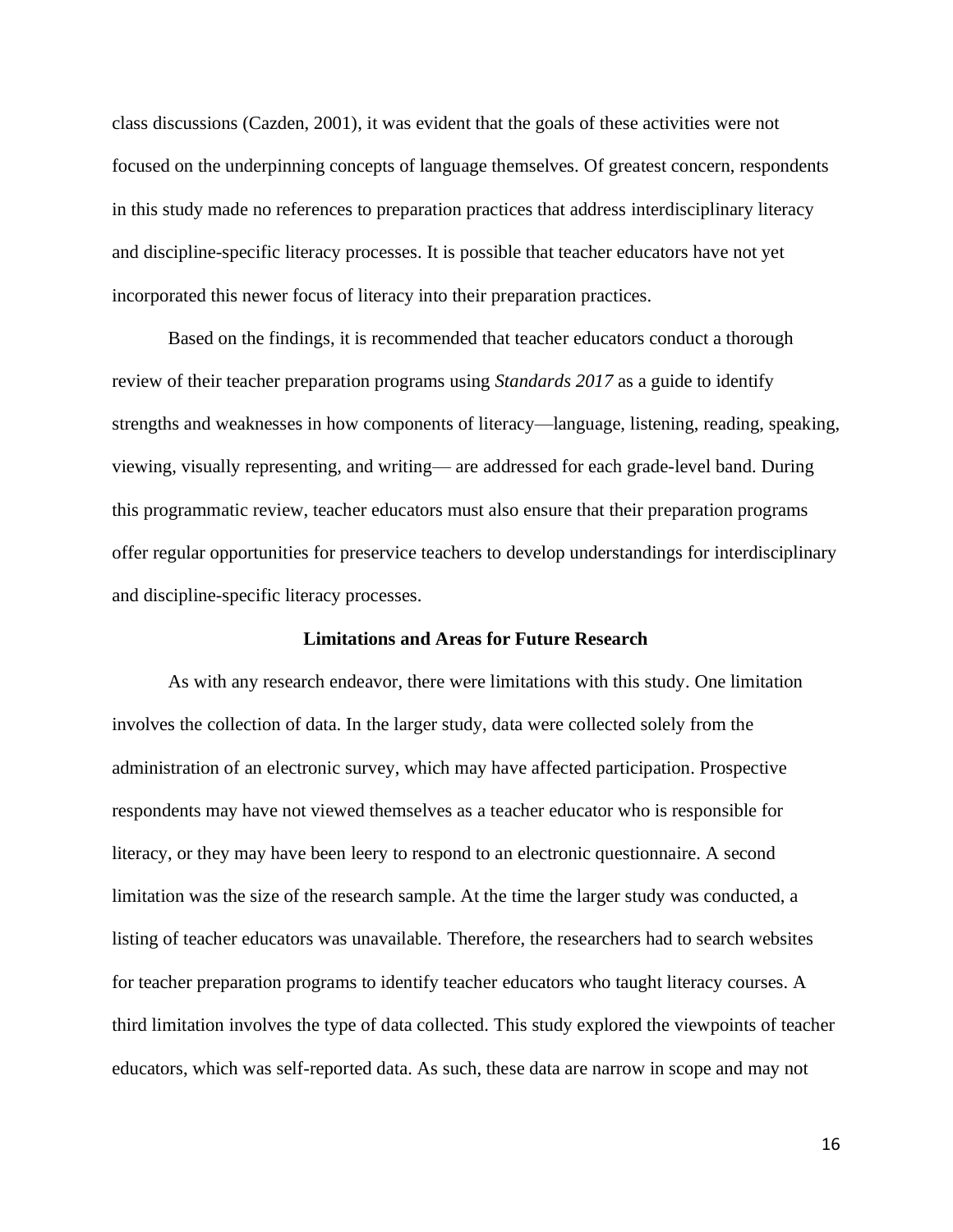offer an unbiased view of teacher preparation practices. This is also self-reported data, so this limits the scope of the analysis.

With these limitations in mind, researchers might explore how teacher educators promote understandings with foundational knowledge for literacy among preservice teachers more effectively in a future study. A future study should employ qualitative methods that allow for a more thorough examination of preparation practices. For example, future researchers may design a more detailed questionnaire to get at the nuances of preparation practices that teacher educators use more closely. Additionally, future researchers may also consider including supportive artifacts in their analysis, such course syllabi, copies of required readings, assignment criteria and guidelines. Furthermore, future researchers may consider conducting individual interviews or focus group interviews to gain as much detail as possible concerning their preparation practices.

#### **Conclusion**

In an ever-changing educational environment, comprehensive, research-based standards like the *Standards 2017* help inform teacher preparation programs about the behaviors, knowledge, and skills necessary for effective literacy teaching (ILA, 2018). Essentially, *Standards 2017* delineates effective educational practices that classroom teachers in all gradelevel bands need to support literacy learning in an increasingly complex world. As determined by the findings of this study, teacher preparation programs must thoroughly evaluate their coursework, field experiences, and other requirements to ensure that preservice teachers transitions into their roles as in-service teachers who are confident and well-prepared professionals.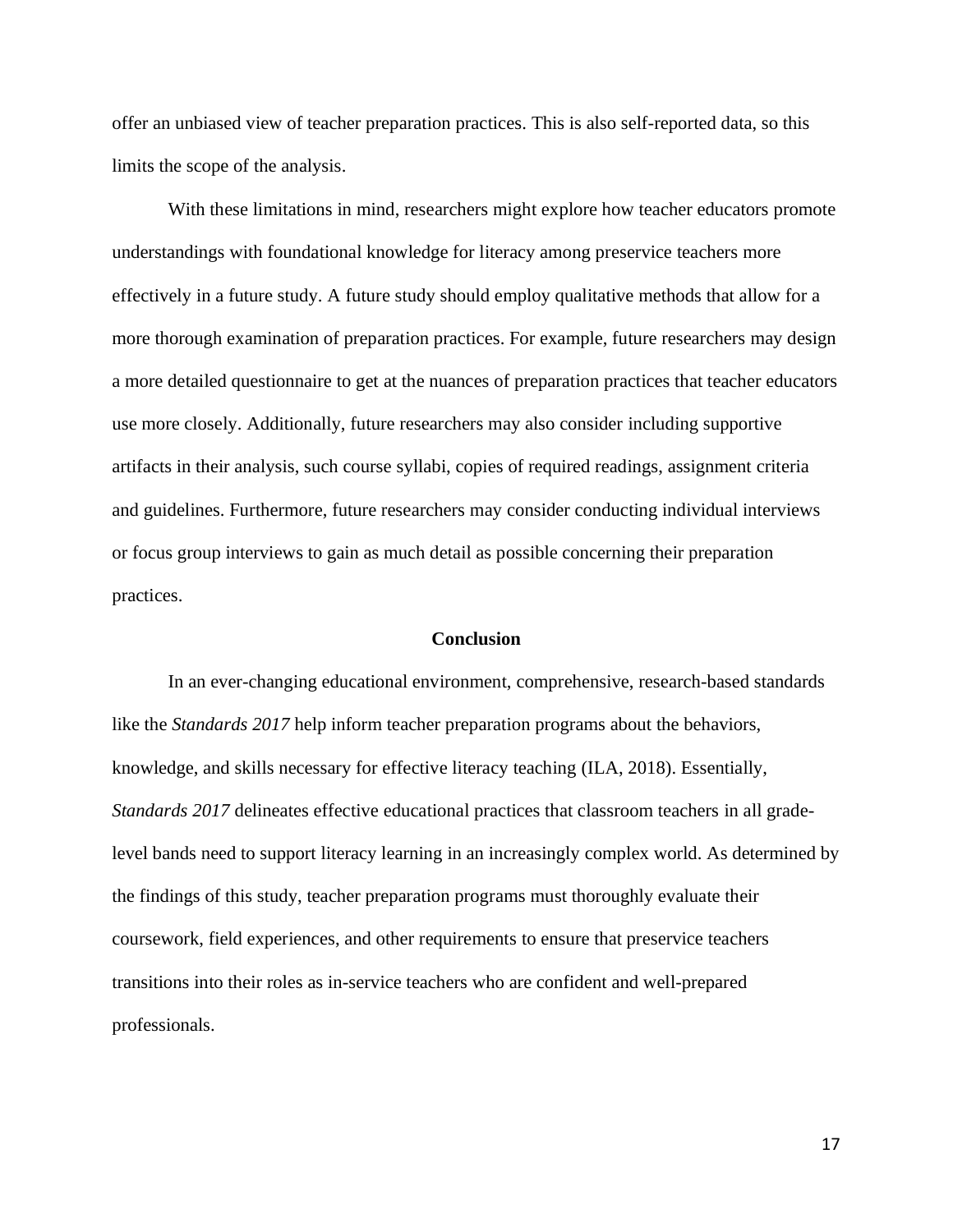#### **References**

AUTHORS. (2019).

- Alston, C. L., & Monte, S. C. (2020). Expanding conceptions of modeling writing to leverage student voices. *Journal of Adolescent & Adult Literacy, 64*(1), 89–93. doi:10.1002/jaal.1072
- Bean, T., & Dunkerly, J. (2012). Adolescent literacy: Looking back and moving forward in the global flow. *Journal of Adolescent & Adult Literacy, 55*(8), 669-670.
- Bean, R. B., & Kern, D. (2017). Multiple roles of specialized literacy professionals: The ILA 2017 standards. *The Reading Teacher, 71*(5), 615-621.
- Brindle, M., Graham, S., Harris, D., & Hebert, M. (2016). Third and fourth grade teacher's classroom practices in writing; A national survey. *Reading & Writing, 29*(5), 929-954.
- Byington, T. A., & Kim, Y. (2017). Promoting preschoolers' emergent writing. *Young Children, 72*(5), 74-82.
- Cabell, S. Q., & Hwang, H. (2020). Building content knowledge to boost comprehension in the primary grades. *Reading Research Quarterly, 55*(1), 99-107. doi:10.1002/rrq.338
- Cazden, C. (2001). *Classroom discourse: The language of teaching and learning.* Portsmouth, NH: Heinemann.
- Clark, S. K., Jones, C. D., Reutzel, D. R., & Andreasen, L. (2013). An examination of the influences of a teacher preparation program on beginning teachers' reading instruction. *Literacy Research and Instruction, 52*(2), 87-105. doi:10.1080/19388071.2012.754520
- Drake, G., & Walsh, K. (2020). *2020 Teacher prep review: Program performance in early reading instruction.* Washington, D.C.: National Council on Teacher Quality.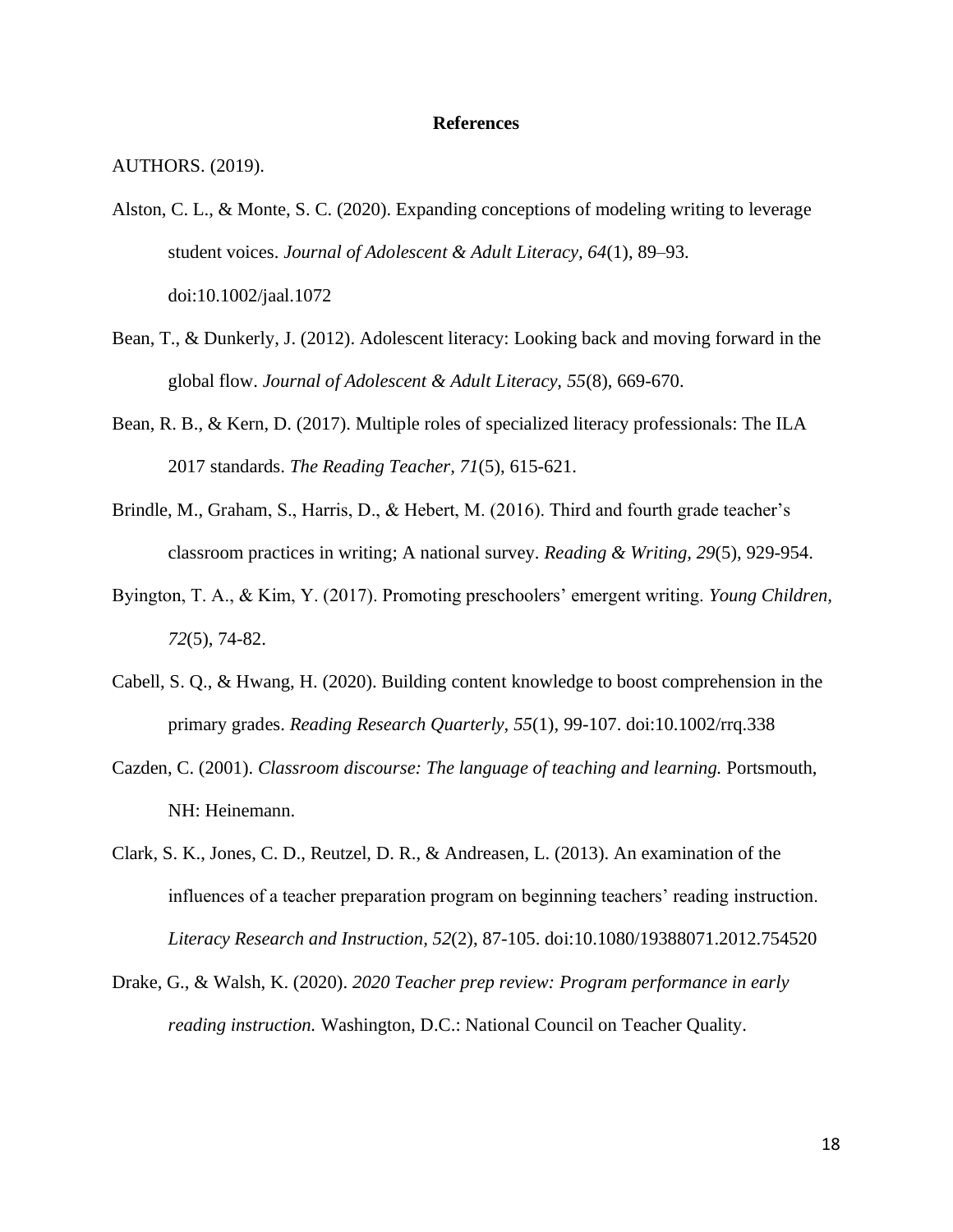- Duke, N. K., & Block, M. K. (2012). Improving reading in the primary grades. *The Future of Children, 22*(2), 55-72.
- Ehri, L. (2020). The science of learning to read words: A case for systematic phonics instruction. *Reading Research Quarterly, 55*(1), 45-60. doi:10.1002/rrq.334
- Ehri, L., & Roberts, T. (2005). The roots of learning to read and write: Acquisition of letters and phonemic awareness. In D. Dickson & S. Neuman (Eds.), *Handbook of early literacy research* (Vol. 2, pp. 113-131). New York, NY: Guildford.
- Evens, M., Elen, J., Larmuseau, C., & Depaepe, F. (2018). Promoting the development of teacher professional knowledge: Integrating content and pedagogy in teacher education. *Teaching and Teacher Education, 75*, 244-258. doi:10.1016/j.tate.2018.07.001
- Fisher, D., & Frey, N. (2020). The skill, will, and thrill of comprehending content area texts. *The Reading Teacher, 73*(6), 819-824. doi:10.1002/trtr.1897
- Fuller, E. J. (2014). Shaky methods, shaky motives: A critique of the National Council of Teacher Quality's review of teacher preparation programs. *Journal of Teacher Education, 65*(1), 63-77.
- Gabriel, R., & Wenz, C. (2017). Three directions for disciplinary literacy. *Educational Leadership, 74*(5), 8-14.
- Galloway, E. P., McClain, J. B., & Uccelli, P. (2020). Broadening the lens on the science of reading: A multifaceted perspective on the role of academic language in text understanding. *Reading Research Quarterly, 55*(1), 331-345. doi:10.1002/rrq.359
- Goldhaber, D., Liddle, S., & Theobald, R. (2013). The gateway to the profession: Assessing teacher preparation programs based on student achievement. *Economics of Education Review, 34*, 29-44.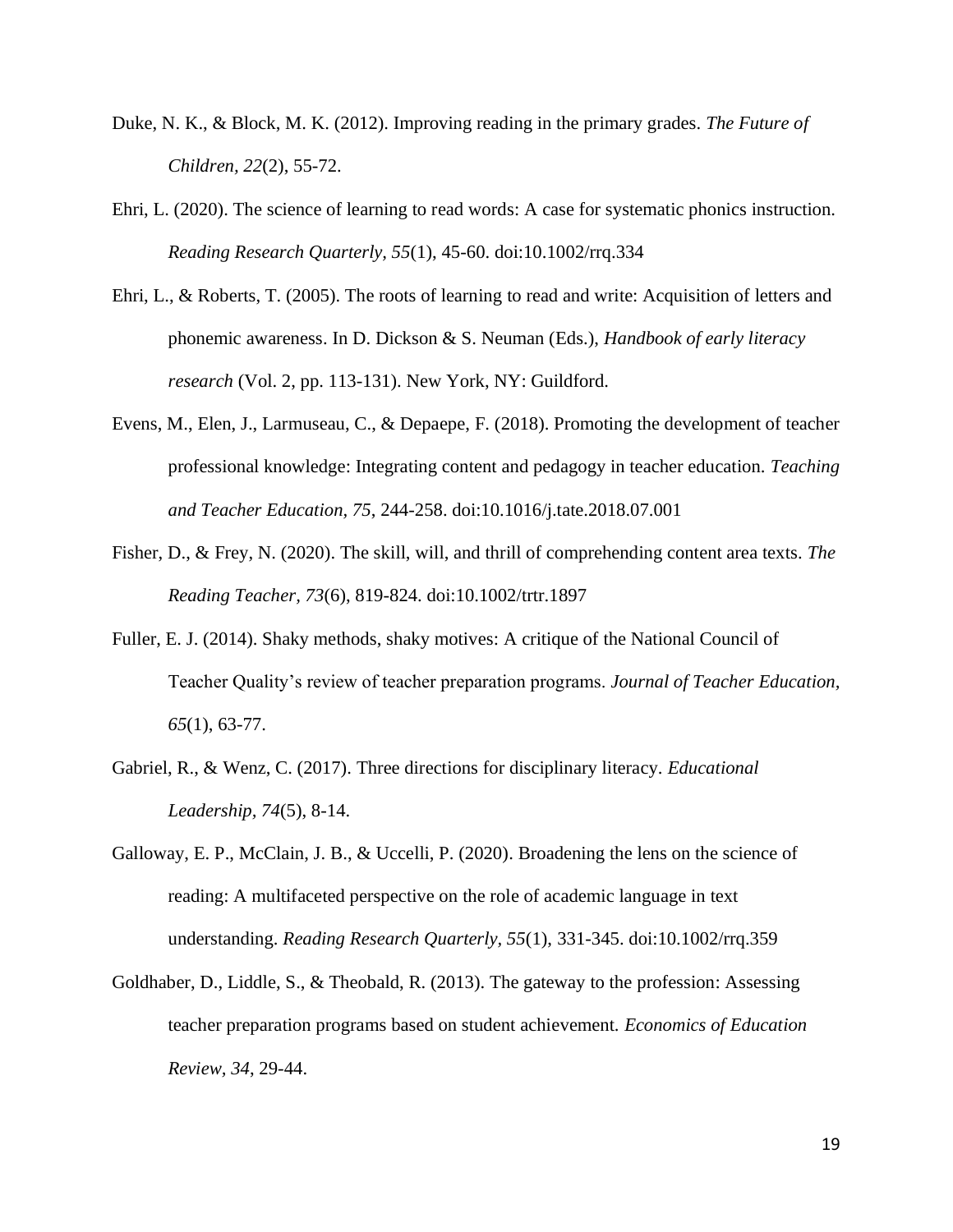- Graham, S. (2020). The sciences of reading and writing must become more fully integrated. *Reading Research Quarterly, 55(*S1), S35-S44. [https://doi.org/10.1002/rrq.332](about:blank)
- Graham, S., Harris, K. R., & Santangelo, T. (2015). Research-based writing practices and the Common Core: Meta-analysis and meta-synthesis. *The Elementary School Journal, 115*(4), 498-522.
- Grisham, D. L., & Wolsey, T. D. (2011). Writing instruction for teacher candidates: Strengthening a weak curricular area. *Literacy Research and Instruction, 50(*4), 348-364.
- Håland, A. (2017). Disciplinary literacy in elementary school: How a struggling student positions herself as a writer. *The Reading Teacher, 70*(4), 457–468. doi:10.1002/trtr.1541
- Henn-Reinke, K., & Chesner, G. A. (2006). *Developing voice through the language arts.* Thousand Oaks, CA: Sage Publications.
- Hindman, A. H., Morrison, F. J., Connor, C. M., & Connor, J. A. (2020). Bringing the science of reading to preservice elementary teachers: Tools that bridge research and practice. *Reading Research Quarterly, 55*(1), 197-206. doi:10.1002/rrq.345
- Howell, P. B., Faulkner, S. A., Cook, C. M., Miller, N. C., & Thompson, N. L. (2016). Specialized preparation for middle level teachers: A national review of teacher preparation programs. *Research in Middle Level Education Online*, 39(1). 1-12.
- International Literacy Association. (2018). *Standards for the preparation of literacy professionals 2017*. Newark, DE: Author.
- International Literacy Association & National Council of Teachers of English. (2017). *Literacy teacher preparation* [Research advisory]. Newark, DE: Urbana, IL: Authors.
- International Reading Association. (2010). *Standards for reading professionals: Revised 2010.* Newark, DE: International Reading Association.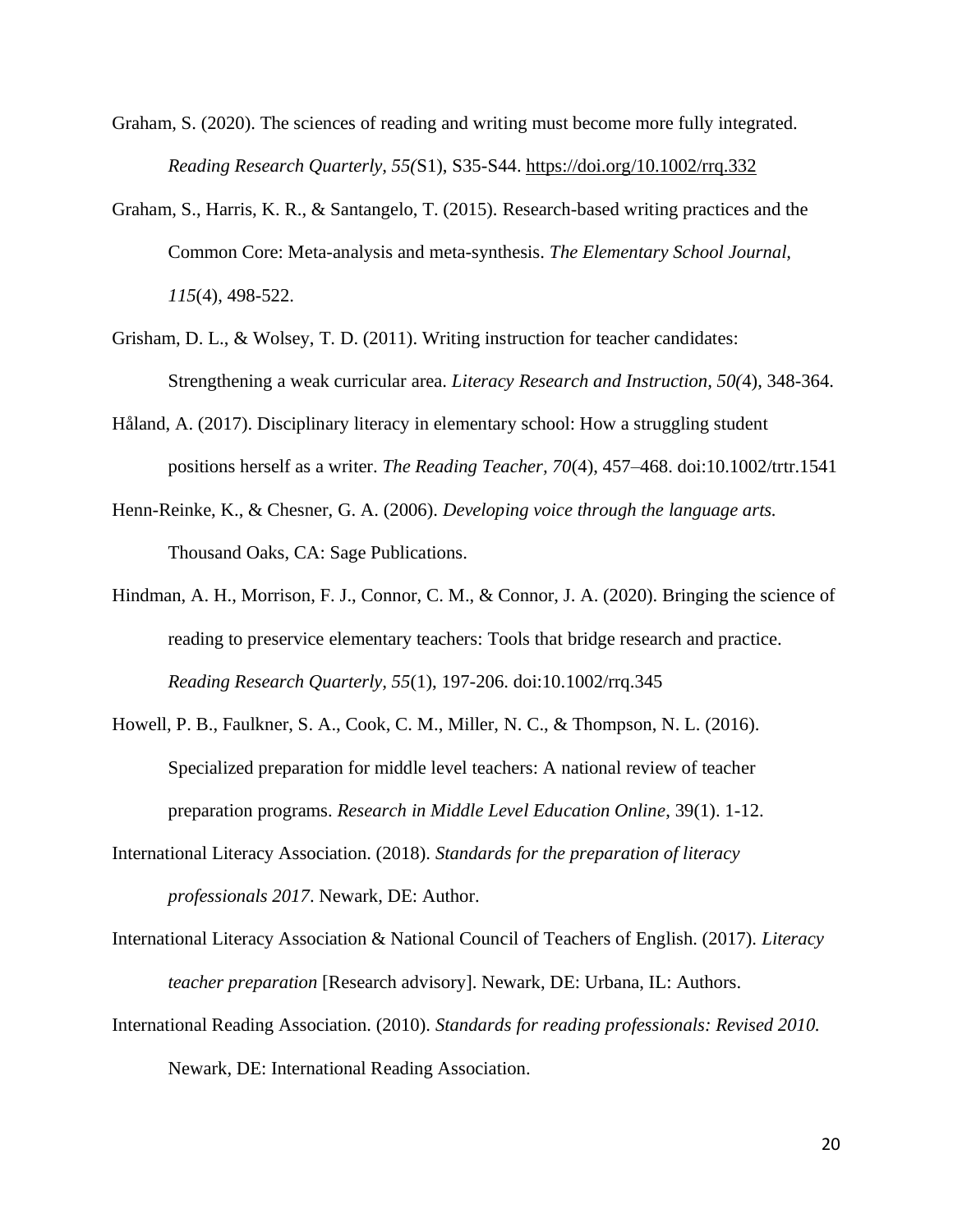- International Reading Association & National Council of Teachers of English. (1996). *Standards for the English language arts.* Retrieved from the National Council of Teachers of English website: [https://ncte.org/resources/standards/ncte-ira-standards-for-the-english](about:blank)[language-arts/](about:blank)
- Jordan, R. L. P., Bratsch-Hines, M., & Vernon-Feagans, L. (2018). Kindergarten and first teachers' content and pedagogical content knowledge of reading and associations with teacher characteristics at rural low-wealth schools. *Teaching and Teacher Education, 74*, 190-204. doi:10.1016/j.tate.2018.05.002
- Kearns, D. M. (2020). Does English have useful syllable division patterns? *Reading Research Quarterly, 55*(1), 145-160. doi:10.1002/rrq.342
- Lacina, J., & Collins Block, C. (2011). What matters most in distinguished literacy teacher education programs? *Journal of Literacy Research, 43*(4), 319-351. doi:10.1177/1086296X11422033
- Lincoln, Y. S., & Guba, E. G. (1985). *Naturalistic inquiry.* Newbury Park, CA: SAGE Publications, Inc.
- Lim, W., & Guerra, P. (2013). Using a pedagogical content knowledge assessment to inform a middle grades mathematics teacher preparation program. *Georgia Educational Researcher, 10*(2), 1-15. doi:10.20429/ger.2013.100201
- Lupo, S. M., Berry, A., Thacker, E., Sawyer, A., & Merritt, J. (2019). Rethinking text sets to support knowledge building and interdisciplinary learning. *The Reading Teacher, 73*(4), 513-524. doi:10.1002/trtr.1869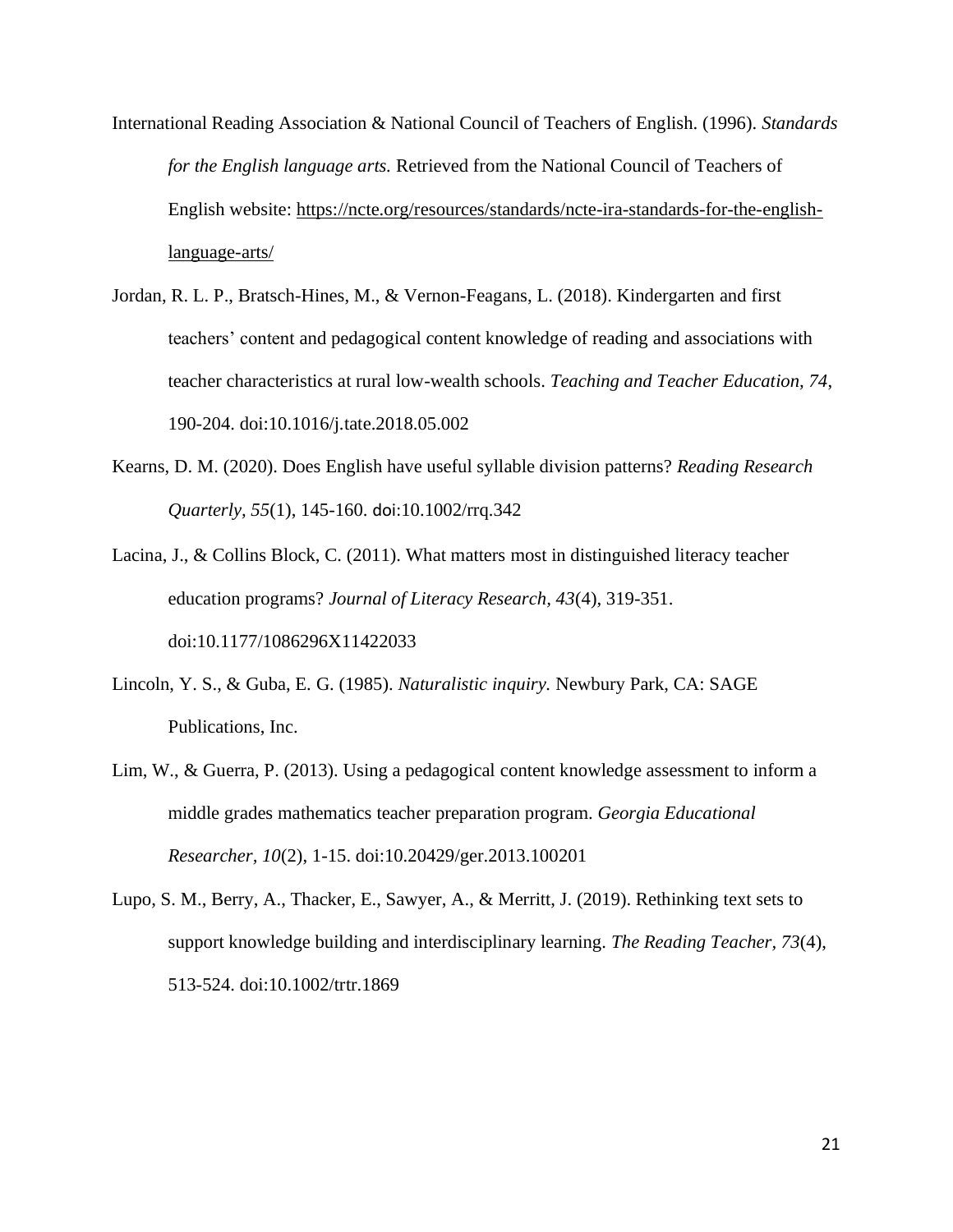- Lupo, S. M., Strong, J. Z., Lewis, W., Walpole, S., & McKenna, M. (2017). Building background knowledge through reading: rethinking text sets. *Journal of Adolescent & Adult Literacy, 61*(4), 433-444. Doi:10.1002/jaal.701
- Merriam, S. B., & Tisdell, E. J. (2016). *Qualitative research: A guide to design and implementation.* San Francisco, CA: Jossey-Bass.
- Mesci, G., Schwartz, R. S., & Pleasants, B. A. (2020). Enabling factors of preservice science teachers' pedagogical content knowledge for nature of science and nature of scientific inquiry. *Science & Education, 29*(2), 263–297. doi:10.1007/s11191-019-00090-w
- Moje, E. B. (2008). Foregrounding the disciplines in secondary literacy teaching and learning: A call for change. *Journal of Adolescent & Adult Literacy, 52*(2), 96– 107. doi:10.1598/JAAL.52.2.1
- National Commission on Writing. (2003). *The neglected "R": The need for a writing revolution.* New York, NY: College Entrance Examination Board.

National Council on Teacher Quality. (2020). *Teacher prep review*. https://www.nctq.org/review

- National Early Literacy Panel. (2008). *Developing early literacy: Report of the National Early Literacy Panel.* Washington D.C.: National Institute for Literacy.
- National Institute of Child Health and Human Development. (2000). *Report of the National Reading Panel – Teaching children to read: An evidence-based assessment of the scientific research literature on reading and its implications for reading instruction.* Washington D.C.: National Institute of child Health and Human Development.
- Nowell, L. S., Norris, J. M., White, D. E., & Moules, N. J. (2017). Thematic analysis: Striving to meet the trustworthiness criteria. *International Journal of Qualitative Methods, 16*, 1-13. doi:10.1177/1609406917733847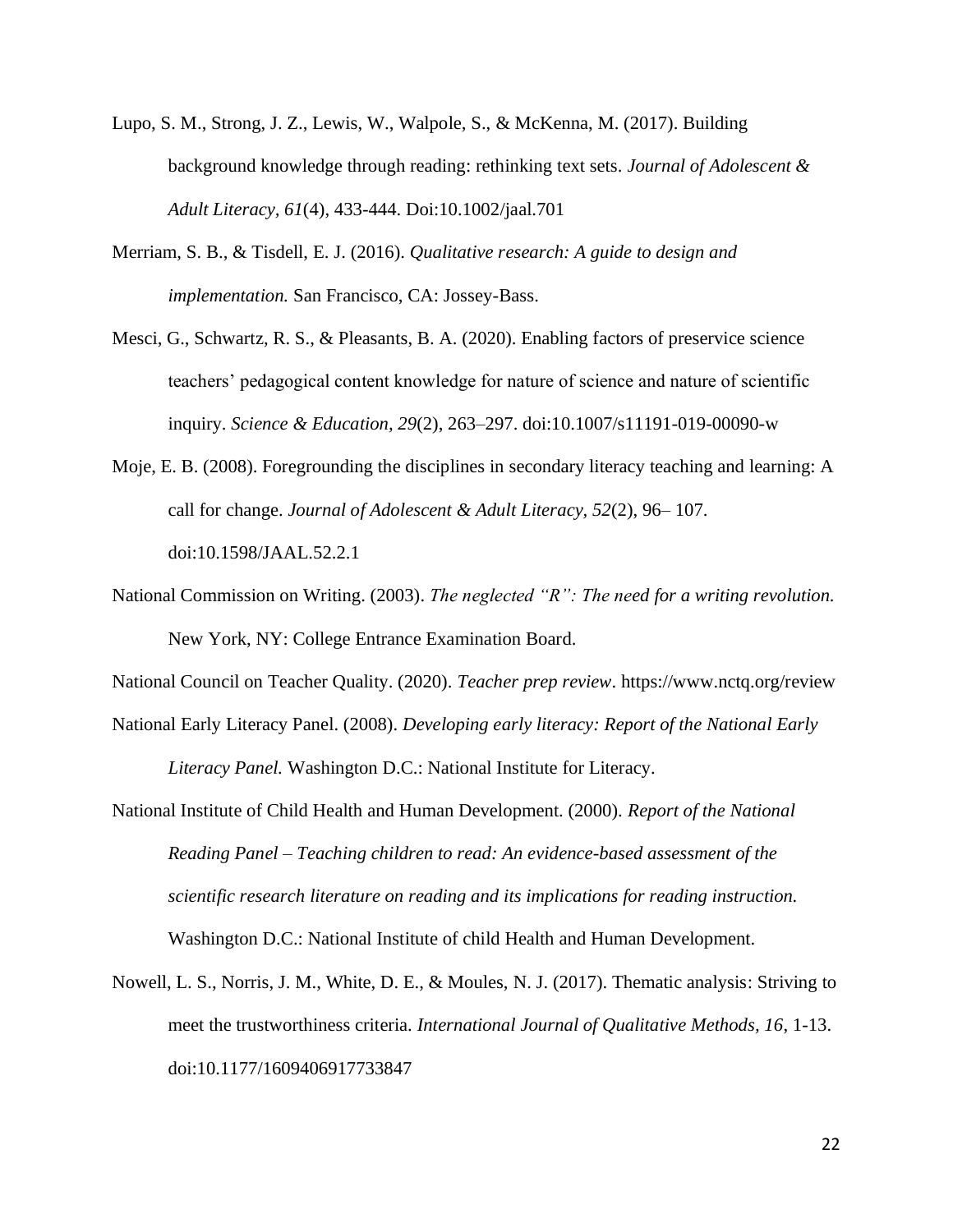- Pearson, P. D., & Goatley, V. (2013, July 2). Response to the NCTQ teacher education report [weblog post]. https://www.literacyworldwide.org/blog/literacynow/2013/07/02/response-to-the-nctq-teacher-education-report
- Picot, C. J. (2017). Using academic word lists to support disciplinary literacy development. *The Reading Teacher, 71*(2), 215–220. doi:10.1002/trtr.1593
- Pomerantz, F., & Condi, C. (2017). Building bridges from pre-service experiences to elementary classroom literacy teaching: Challenges and opportunities. *Teaching and Teacher Education, 64*, 211-221.
- Risko, V. J., & Reid, L. (2019). What really matters for literacy teacher preparation? *The Reading Teacher, 72*(4), 423-429. doi:10.1002/trtr.1769
- Saldana, J. (2009). *The coding manual for qualitative researchers.* Thousand Oaks, CA: SAGE Publications Inc.
- Shanahan, T., & Shanahan, C. (2008). Teaching disciplinary literacy to adolescents: Re-thinking content area literacy. *Harvard Educational Review, 78*(1), 40-59.
- Shulman, L. S. (1986). Those who understand: Knowledge growth in teaching. *Educational Researcher, 15*(2), 4-14. doi:10.3102/0013189X015002004
- Shulman, L. S. (1987). Knowledge and teaching. Foundations of the new reform. *Harvard Educational Review, 57(*1), 1-23.
- Siffrinn, N. E., & Lew, S. (2018). Building disciplinary language and literacy in elementary teacher training. *The Reading Teacher, 72*(3), 325-341. doi:10.1002/trtr.1723
- Spear-Swerling, L., & Cheesman, E. (2012). Teachers' knowledge base for implementing response-to-intervention models in reading. *Reading and Writing, 25*(7), 1691-1723.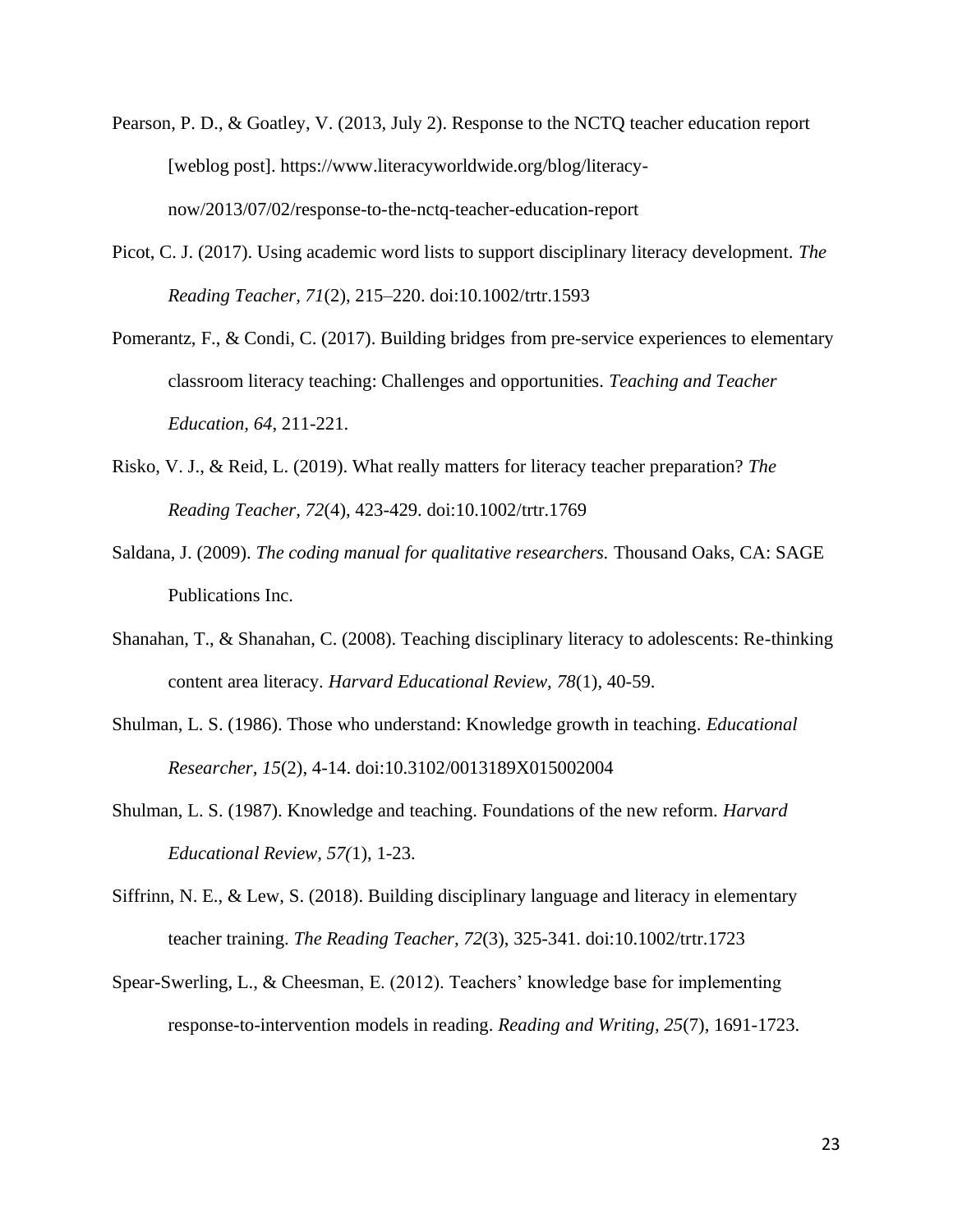- Sue, V. M., & Ritter, L. A. (2012). *Conducting online surveys* (2nd ed.). Thousand Oaks, CA: SAGE Publications, Inc.
- Zhao, Y. (2018). The changing context of teaching and implications for teacher education, *Peabody Journal of Education, 93*(3), 295-308. doi:10.1080/0161956X.2018.1449896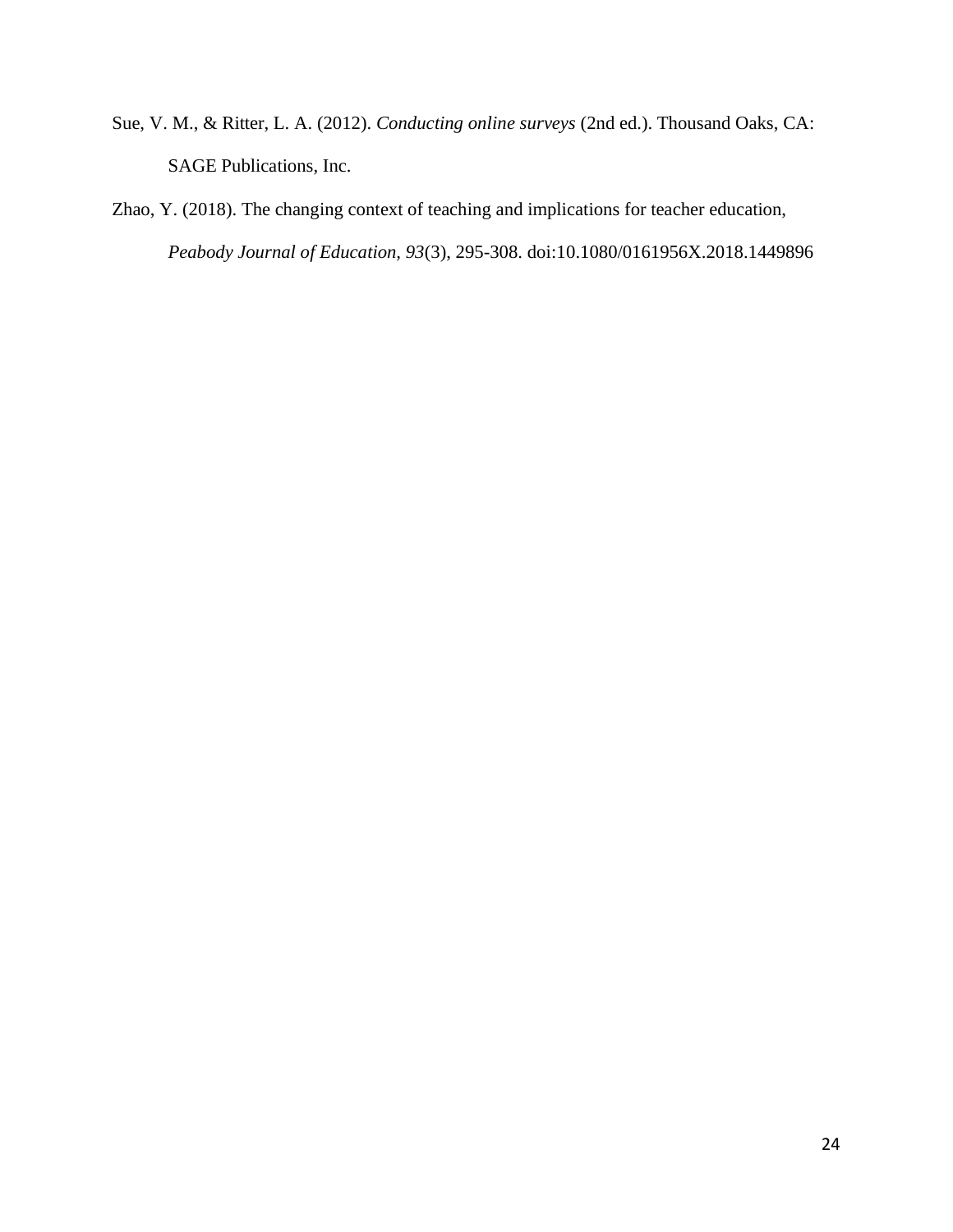### **Table 1**

| Characteristics                            | n         |
|--------------------------------------------|-----------|
| Gender                                     |           |
| Female                                     | 112 (85%) |
| Male                                       | 20 (15%)  |
| Age Range                                  |           |
| 30-39 years old                            | 16(12%)   |
| 40-49 years old                            | 53 (40%)  |
| 50-59 years old                            | 23 (17%)  |
| 60-69 years old                            | 34 (26%)  |
| Over 70 years old                          | 6(5%)     |
| Years as PreK-12 Classroom Teacher         |           |
| Less than 1 year                           | 2(1%)     |
| 1-3 years                                  | 12 (9%)   |
| 4-6 years                                  | 35 (27%)  |
| 7-9 years                                  | 18 (14%)  |
| More than 10 years                         | 65 (49%)  |
| Years as Literacy Teacher Educator         |           |
| Less than 1 year                           |           |
| 1-3 years                                  | 9(7%)     |
| 4-6 years                                  | 30 (23%)  |
| 7-9 years                                  | 24 (18%)  |
| More than 10 years                         | 69 (52%)  |
| <b>Employment Status</b>                   |           |
| Part-time faculty member                   | 11(8%)    |
| Full-time, non-tenure track faculty member | 34 (26%)  |
| Full-time, tenure-track faculty member     | 29 (22%)  |
| Full-time, tenured faculty member          | 58 (44%)  |
| <b>Highest Degree Earned 30</b>            |           |
| Master's degree                            | 11 (8%)   |
| Doctorate degree                           | 115 (87%) |
| Other                                      | 6(5%)     |

*Demographic Data for Respondents*

*Note.* In the Other option, respondents reported current pursuits towards educational degrees.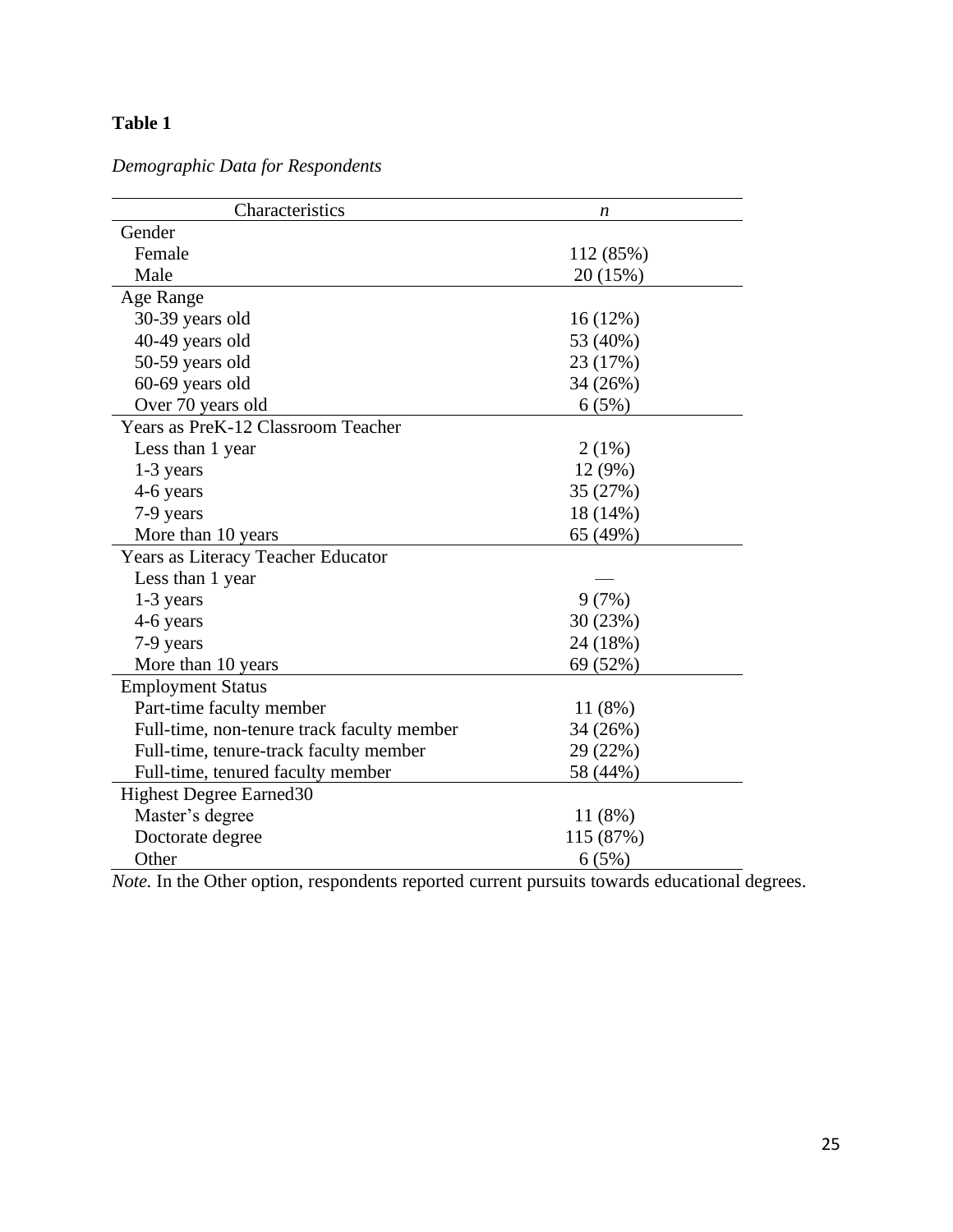### **Table 2**

| Characteristic                               | n         |
|----------------------------------------------|-----------|
| <b>Teacher Preparation Program Type</b>      |           |
| <b>Undergraduate Only</b>                    | 30 (23%)  |
| <b>Graduate Only</b>                         | 21 (16%)  |
| Undergraduate & Graduate                     | 51 (39%)  |
| Graduate & Alternative                       | 3(2%)     |
| Undergraduate & Alternative                  | $2(1\%)$  |
| Undergraduate, Graduate, & Other             | $2(1\%)$  |
| Graduate & Other                             | 6(5%)     |
| Undergraduate, Graduate, & Alternative       | 15 (12%)  |
| Undergraduate, Graduate, & Other             | 2(1%)     |
| <b>Grade-Band Levels</b>                     |           |
| Pre-K/Primary Only                           | $2(1\%)$  |
| Elementary/Intermediate Only                 | 18 (14%)  |
| Middle/High School Only                      | 6(5%)     |
| Pre-K/Primary & Elementary/Intermediate      | 29 (22%)  |
| Elementary/Intermediate & Middle/High School | 18 (14%)  |
| All Three Grade-Level Bands                  | 59 (45%)  |
| Location of Preparation Program by Region    |           |
| Pacific <sup>a</sup>                         | 7(5%)     |
| Rocky Mountains <sup>b</sup>                 | $10(8\%)$ |
| Southwest <sup>c</sup>                       | 5(4%)     |
| Midwest <sup>d</sup>                         | 29 (22%)  |
| Northeast <sup>e</sup>                       | 40 (30%)  |
| Southeastf                                   | 41 (31%)  |

<sup>a</sup> The Pacific Region included California and Oregon.

<sup>b</sup> The Rocky Mountains Region included Idaho, Montana, Nevada, and Utah.

<sup>c</sup> The Southwest Region included Arizona, New Mexico, Oklahoma, and Texas.

<sup>d</sup> The Midwest Region included Illinois, Indiana, Iowa, Kansas, Michigan, Minnesota, Missouri,

Nebraska, Ohio, and Wisconsin.

<sup>e</sup> The Northeast Region included Connecticut, Maine, Massachusetts, New Hampshire, New

Jersey, New York, Pennsylvania, and Vermont.

<sup>f</sup> The Southeast Region included Arkansas, Delaware, District of Columbia, Louisiana,

Maryland, Mississippi, North Carolina, South Carolina, Tennessee, Virginia, and West Virginia.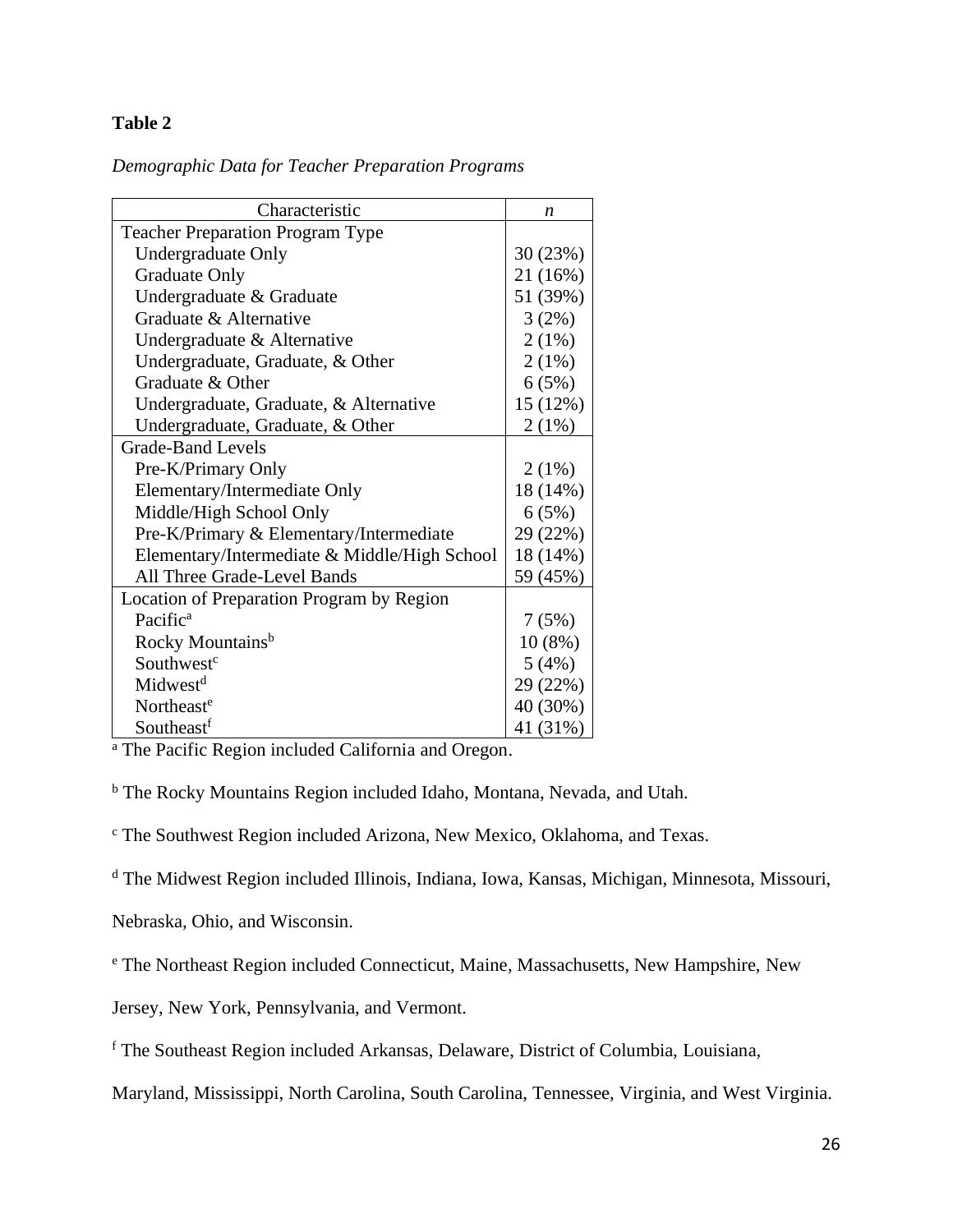# Appendix A

|     | Pre-K/Primary Grade-Level     | Elementary/Intermediate          | Middle/High School                |
|-----|-------------------------------|----------------------------------|-----------------------------------|
|     | <b>Band</b>                   | Grade-Level Band                 | Grade-Level Band                  |
|     | $(\text{ages } 4-7)$          | $\left(\text{ages } 7-11\right)$ | $\left(\text{ages } 11-18\right)$ |
| 1.1 | Candidates demonstrate        | Candidates demonstrate           | Candidates demonstrate            |
|     | knowledge of major            | knowledge of major               | knowledge of major                |
|     | theoretical, conceptual, and  | theoretical, conceptual, and     | theoretical, conceptual,          |
|     | evidence-based components     | evidence-based components        | and evidence-based                |
|     | of pre-K/primary reading      | of elementary/intermediate       | components of academic            |
|     | development (i.e., concepts   | reading development (i.e.        | vocabulary, reading               |
|     | of print, phonological        | concepts of print,               | comprehension, and                |
|     | awareness, phonics, word      | phonological awareness,          | critical thinking, with           |
|     | recognition, fluency,         | phonics, word recognition,       | specific emphasis on              |
|     | vocabulary, comprehension)    | fluency, vocabulary,             | content area and                  |
|     | and evidence-based            | comprehension) and               | disciplinary-specific             |
|     | instructional approaches that | evidence-based instructional     | literacy instruction (p.          |
|     | support that development (p.  | approaches that support that     | 85).                              |
|     | 67)                           | development (p. 76).             |                                   |
|     | Candidates demonstrate        | Candidates demonstrate           | Candidates demonstrate            |
| 1.2 | knowledge of major            | knowledge of major               | knowledge of major                |
|     | theoretical, conceptual, and  | theoretical, conceptual, and     | theoretical, conceptual,          |
|     | evidence-based foundations    | evidence-based foundations       | and evidence-based                |
|     | of pre-k/primary writing      | of elementary/intermediate       | foundations of adolescent         |
|     | development and the writing   | writing development and the      | writing development,              |
|     | process, and evidence-based   | writing process and              | processes, and instruction        |
|     | instructional approaches      | evidence-based instructional     | in their specific                 |
|     | that support writing of       | approaches that support          | discipline $(p. 86)$ .            |
|     | specific types of text and    | writing of specific types of     |                                   |
|     | producing writing             | text and producing writing       |                                   |
|     | appropriate to task (p. 68).  | appropriate to task (p. 77).     |                                   |
|     | Candidates demonstrate        | Candidates demonstrate           | Candidates demonstrate            |
| 1.3 | knowledge of major            | knowledge of major               | knowledge of major                |
|     | theoretical, conceptual, and  | theoretical, conceptual, and     | theoretical, conceptual,          |
|     | evidence-based frameworks     | evidence-based frameworks        | and evidence-based                |
|     | that describe the centrality  | that describe the centrality of  | foundations and                   |
|     | of language to literacy       | language to literacy learning    | instruction of language,          |
|     | learning and evidence-based   | and evidence-based               | listening, speaking,              |
|     | instructional approaches      | instructional approaches that    | viewing, and visually             |
|     | that support the              | support the development of       | representing in their             |
|     | development of listening,     | listening, speaking, viewing,    | specific discipline (p.           |
|     | speaking, viewing, and        | and visually representing (p.    | 86).                              |
|     | visually representing (p.     | 77).                             |                                   |
|     | 68).                          |                                  |                                   |

# Standard 1: Foundational Knowledge Classroom Teachers (ILA, 2018)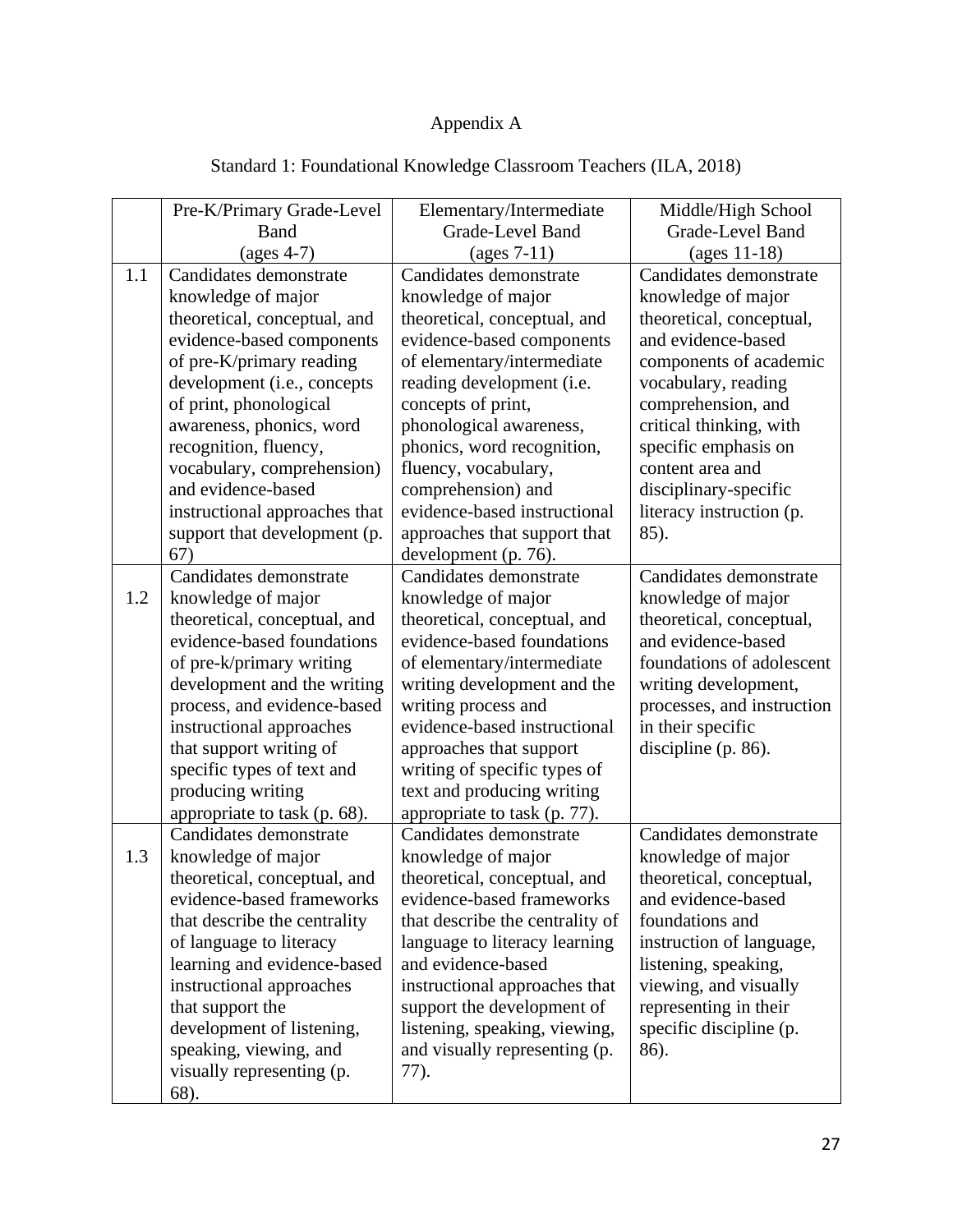|     | Candidates demonstrate         | Candidates demonstrate         | Candidates demonstrate    |
|-----|--------------------------------|--------------------------------|---------------------------|
| 1.4 | knowledge of major             | knowledge of major             | knowledge of major        |
|     | theoretical, conceptual, and   | theoretical, conceptual, and   | theoretical, conceptual,  |
|     | evidence-based frameworks      | evidence-based frameworks      | and evidence-based        |
|     | that describe the interrelated | that describe the interrelated | frameworks that describe  |
|     | components of literacy and     | components of general          | the interrelated          |
|     | interdisciplinary learning (p. | literacy and discipline-       | components of general     |
|     | $69$ ).                        | specific literacy processes    | literacy and discipline-  |
|     |                                | that serve as a foundation for | specific literacy         |
|     |                                | all learning (p. 78).          | processes that serve as a |
|     |                                |                                | foundation for all        |
|     |                                |                                | learning $(p. 86)$ .      |